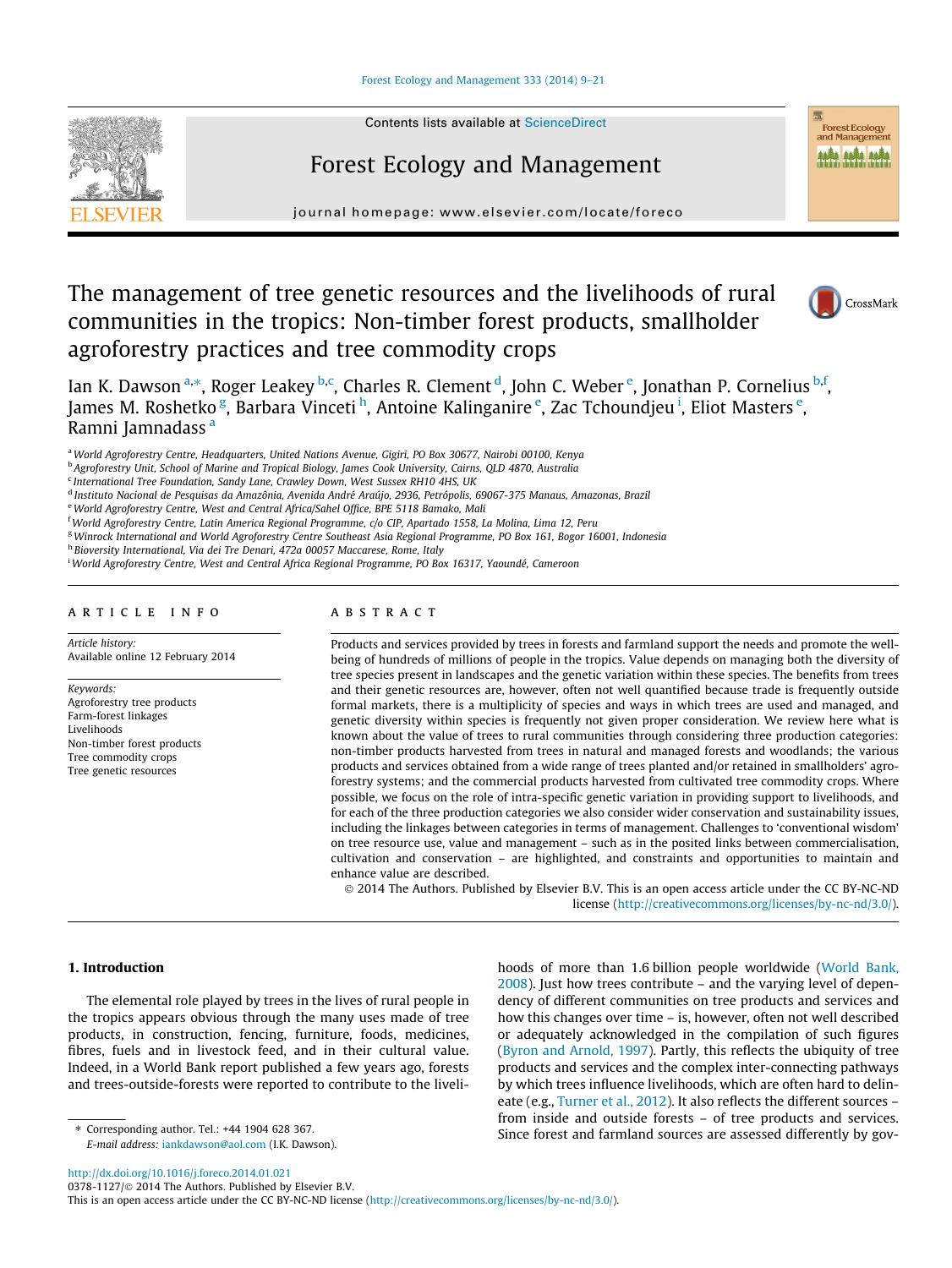<span id="page-1-0"></span>ernment forestry and agriculture departments, a proper synthesis of the overall value of tree products and services across these sources is hard to achieve [\(de Foresta et al., 2013](#page-10-0)). Complexities in quantification and a lack of proper appreciation of benefits help explain why the roles (and limitations) of trees in supporting local peoples' livelihoods have frequently been neglected by policy makers, and why rural development interventions concerned with managing trees in forests and farms have sometimes been poorly targeted ([Belcher and Schreckenberg, 2007; World Bank, 2008\)](#page-10-0).

From a genetic perspective, the value of intra-specific variation in tree species and the importance of managing this variation to support rural livelihoods have also received relatively little attention from policy makers ([Dawson et al., 2009](#page-10-0)), despite the benefits that rural communities can gain when proper consideration is given [\(Fisher and Gordon, 2007](#page-10-0)). Tree genetic resources exist at different levels of domestication of both populations and species, while the landscapes within which they are located are themselves domesticated to a greater or lesser extent ([Michon, 2005](#page-11-0)). A few forest landscapes can be considered completely natural, but generally some degree of human management has taken place [\(Clement,](#page-10-0) [1999; Clement and Junqueira, 2010\)](#page-10-0). Indeed, some trees that provide foods valued by humans have been subject to domestication in forest environments for millennia in processes of 'co-domestication' (sensu [Wiersum, 1997\)](#page-12-0) of the forest and the tree. The level of domestication of the tree itself – from incipiently- to fully-domesticated (i.e., from being only unconsciously managed and selected to being dependent on humans for its continued existence; [Harlan, 1975](#page-11-0)) – and of the landscape in which it is found are both crucial in understanding how rural communities currently benefit from trees, and how to optimise future value through improved management.

This review, which is derived from an analysis supporting the publication of FAO's recent global synthesis on the State of the World's Forest Genetic Resources (the SOW-FGR, as described by [Loo et al., 2014](#page-11-0), this special issue; [FAO, 2014\)](#page-10-0), provides information on what we know about the value of trees to rural communities in the context of both the level of tree domestication that has taken place and the management setting. Our review supports the SOW-FGR by providing an insight into livelihood issues that goes beyond the limited quantitative data available in the Country Reports used to compile the global synthesis (see [Appendix A\)](#page-9-0). We restrict our review to the tropics, where devising appropriate interventions to manage trees and tree genetic resources is important to meet international development goals of poverty alleviation and community resilience [\(FAO, 2010; Garrity, 2004\)](#page-10-0).

We also restrict our consideration to three production categories: non-timber forest product (NTFP) harvesting (from natural, incipiently- and/or semi-domesticated forests and woodlands); agroforestry tree products (AFTPs) and services (provided by a wide range of mostly semi-domesticated local and exotic trees in smallholder-farm landscapes); and woody perennial commodity crops (which are often completely domesticated, exotic in major production centres, and grown in both smallholdings and larger plantations, though our concern here is only with the former). The boundaries between these production categories are not always easy to define, as evidenced, for example, by often subtle transitions in landscapes between forests and agroforests in a gradient of transformation and intensification [\(Balée, 2013; Michon,](#page-10-0) [2005; Wiersum, 1997\)](#page-10-0). In fact, one category often depends upon another for supporting sustainability, as, for example, many AFTPs and tree commodity crops were once NTFPs, and often also still are (thus, the continued improvement of AFTP and tree commodity crop production may depend to a greater or lesser degree on accessing genetic resources maintained in natural stands; [Hein](#page-11-0) [and Gatzweiler, 2006; Mohan Jain and Priyadarshan, 2009;](#page-11-0) [Simons and Leakey, 2004\)](#page-11-0).

Our three production categories have received considerable attention for their roles in meeting development targets for small-scale harvesters and smallholder farmers in the tropics, both of which groups are the subject of our attention here ([Belcher et al.,](#page-10-0) [2005; Garrity, 2004; Millard, 2011\)](#page-10-0). Our categories are, however, not fully exhaustive of the benefits received by tropical rural communities from trees, as we do not, for example, consider the value of commercial forest timber harvesting by local people (e.g., [Menton et al., 2009\)](#page-11-0). Nonetheless, the division into our three categories provides a useful way to structure the different benefits of trees to communities, to illustrate the issues faced in describing value and to determine appropriate interventions for improved management. Considering these different categories also demonstrates the importance of taking a wide view in determining where best to intervene for maximum impacts on livelihoods, for example, in minimising unintended consequences due to potentially negative interactions between different production systems (the same attention to interactions is important when promoting appropriate tree conservation interventions among a range of options, see [Dawson et al., 2013](#page-10-0)).

In the following sections, each production category is taken in turn and information outlined in three sub-sections relating to: the benefits of production; the domestication and movement of germplasm; and the conservation issues associated with harvesting, management and/or cultivation to ensure sustainable use and benefits. Where possible, we focus on genetic resource management issues and highlight where 'conventional wisdom' on tree resource use, management and value needs to be challenged in order for pathways to more sustainable, resilient management systems to be developed.

#### 2. Non-timber forest product harvesting

### 2.1. Benefits to rural communities

While there are many thousands of references in the literature to the importance of NTFPs, only a small proportion of publications proceed beyond general statements on use to quantify value in meaningful ways that support comparisons across products and sites. Despite this, some overall estimates of value have been attempted. [Pimentel et al. \(1997\),](#page-12-0) for example, estimated very approximately that 90 billion USD worth of food and other NTFPs were harvested annually from forests and trees in developing countries. FAO's latest [\(2010](#page-10-0)) Global Forest Resources Assessment (GFRA) provides more recently estimated (based on 2005 figures) but lower worldwide values of 19 billion and 17 billion USD annually for non-wood forest product- and woodfuel-removals, respectively, but the country data compiled for the GFRA were acknowledged to be far from complete (one problem is that many countries, when they do report value for NTFPs, only do so for the 'top' few species of commercial importance; [FAO, 2010](#page-10-0)). In the 2010 GFRA, in most tropical regions the most important use for non-wood forest products was indicated to be as food.

A good illustration of the discrepancy between current estimates of importance comes from comparing the value for woodfuel reported for Africa (most woodfuel is harvested from naturallyregenerating rather than planted sources in the continent) in the 2010 GFRA (1.4 billion USD annually) with the [World Bank's](#page-12-0) [\(2011\)](#page-12-0) much higher estimate of the value of the charcoal industry in the sub-Sahara region (eight billion USD annually). Several reasons have been highlighted as to why it is difficult to adequately represent NTFP value, including the multiplicity of products, informal trade and bartering that occurs in unmonitored local markets, direct household provisioning without products entering markets at all, and the fact that wild-harvested resources are excluded from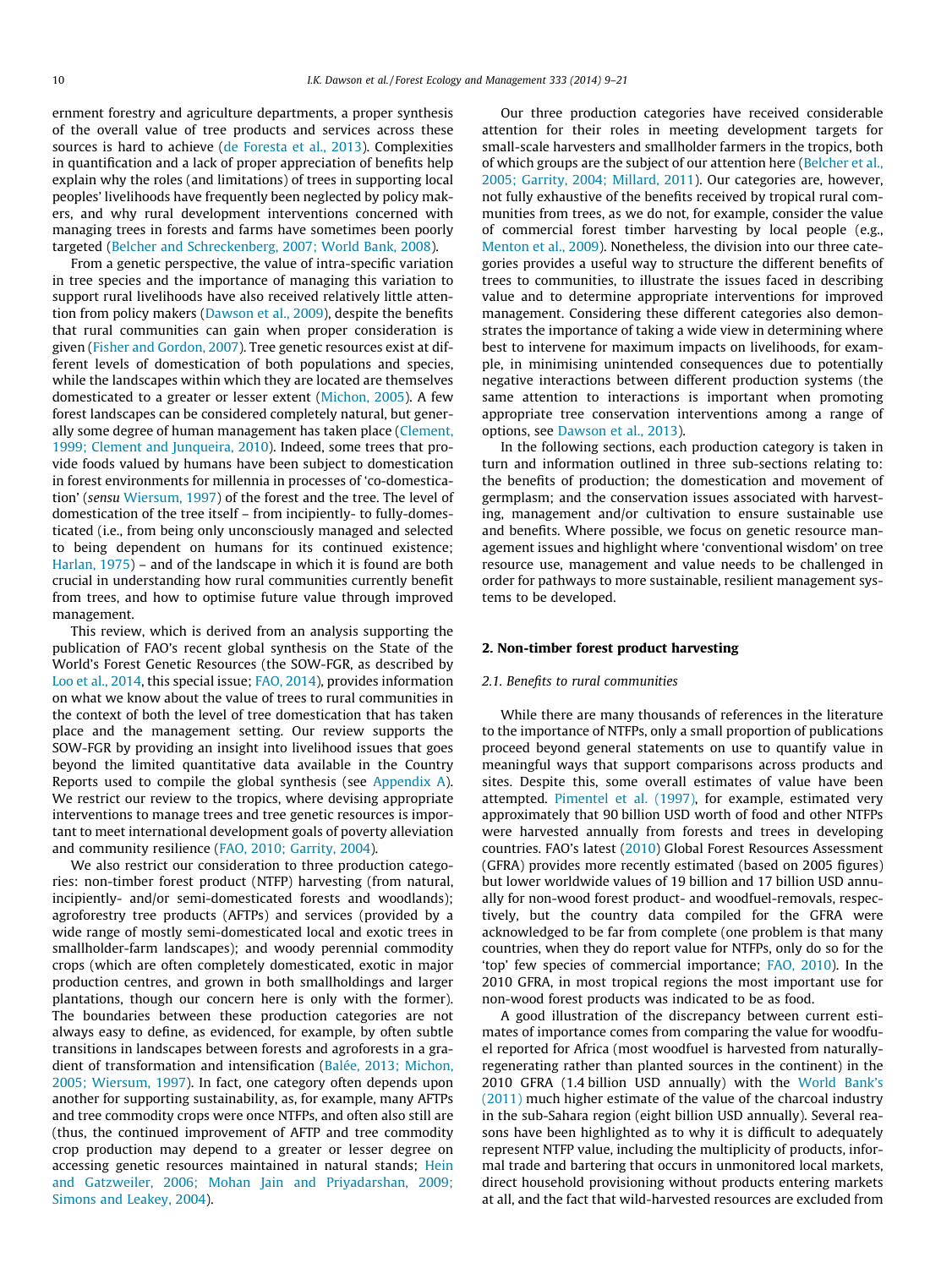<span id="page-2-0"></span>many large-scale rural household surveys ([Angelsen et al., 2011;](#page-10-0) [Shackleton et al., 2007, 2011\)](#page-10-0).

Another difficulty in quantifying value is that availability of a resource does not necessarily imply use. A good case study in this regard is the (potential) value of tree NTFPs as foods ([Arnold et al.,](#page-10-0) [2011](#page-10-0) and references therein). Tree foods such as fruit, nuts and leaves are often good potential sources of nutrients such as fat, fibre, protein, minerals and vitamins, and their consumption therefore appears attractive ([Leakey, 1999\)](#page-11-0). Long lists of edible NTFPs ([Bharucha and Pretty, 2010\)](#page-10-0) have been complied and many tree foods (especially fruits) have indeed been subject to some domestication (see Sections 2.2 and 3). Counter to the common perception, however, the presence of wild food species in local forest and woodland landscapes does not necessarily mean that these are consumed by humans. [Termote et al. \(2012\)](#page-12-0) illustrated this with a survey around the city of Kisangani in the Democratic Republic of Congo, where a wide variety of wild food plants were found, but few contributed significantly to human diets (despite significant local dietary deficiencies).

When there is relatively low NTFP-food use in areas of dietary need, reasons can include the high labour costs involved in collection and processing, low yields, high phenotypic variability (with large proportions of non-preferred produce), and lack of knowledge in the community. Regarding the last point, in eastern Niger and northern Burkina Faso, respectively, for example, women prepare protein-rich condiments from the seeds of prosopis (Prosopis africana) and zanmné (Acacia macrostachya), but women in other parts of the Sahel (where the same trees are found) are not aware of these food values and do not harvest and manage woodlands for these species [\(Faye et al., 2011\)](#page-10-0). Research suggests that knowledge on use is often higher among indigenous peoples than among immigrant communities ([Kuhnlein et al., 2009; Moran, 1993\)](#page-11-0), while within communities cultural perceptions on who should eat particular foods, and when, are also important [\(Balée, 2013;](#page-10-0) [Hladik et al., 1993\)](#page-10-0). The relationship between the availability of food and its consumption is therefore often complex, and simple surveys of absence/presence are not in themselves adequate for understanding diets ([Webb and Kennedy, 2012](#page-12-0)). When collection costs, low yields and high proportions of non-preferred produce are factors inhibiting use, domestication can have an important role to play (Sections 2.2 and 3).

To support the NTFP sector on a proper evidence base without over- or under-stating value – as both these scenarios lead to inappropriate interventions – policy makers need to understand the caveats and subtleties involved in interpreting existing valuations ([Sheil and Wunder, 2002\)](#page-12-0). Fortunately, more appropriate methods for quantifying value, based on systematic reviews and meta-analyses, have been adopted in the last decade to allow more informed decision making (examples given in Table 1; [Belcher et al., 2005\)](#page-10-0). The data from these studies indicate that appropriate NTFP-policy support could preferentially benefit the most marginalised households in societies and women in particular because of the significant income benefits they receive from NTFPs. In a recent initiative, the Poverty Environment Network (PEN) gathered the most comprehensive comparative socio-economic data set to date on tropical forest use and poverty alleviation, with information collected from approximately 8,000 households in 24 low-income tropical nations ([Angelsen et al., 2011; PEN, 2013](#page-10-0)). Completed syntheses of the PEN data have not yet been published, but preliminary analyses provide results that are consistent with those of earlier NTFP studies (Table 1).

#### 2.2. Domestication and movement of germplasm

There have been many studies investigating ancient forest management practices for indigenous food plants in parts of Latin America (e.g., [Levis et al., 2012; Peters, 2000\)](#page-11-0) and Southeast Asia (e.g., [Michon, 2005; Wiersum, 1997\)](#page-11-0), but relatively few in Africa (although see, e.g., [Leakey et al., 2004; Maranz and Wiesman,](#page-11-0) [2003](#page-11-0)). Ancient harvesting, managed regeneration and cultivation have, for example, led to genetic changes in many Amazonian fruit trees and palms [\(Clement, 1989](#page-10-0)). These include abiu (Pouteria caimito), Amazon tree grape (Pourouma cecropiifolia), araza (Eugenia stipitata), biriba (Rollinia mucosa), peach palm (Bactris gasipaes) and sapota (Quararibea cordata). In Africa, rarer reports of changes in the characteristics of fruits attributed to ancient domestications include bush mango (Irvingia gabonensis and Irvingia wombolu) and safou (Dacryodes edulis) ([Leakey et al., 2004](#page-11-0)). Again, areca (Areca catechu), coconut (Cocos nucifera) and date (Phoenix dactylifera) are all palms for which changes in fruit size, in the proportion of useable product, and in the ability to be propagated, are attributed to long-past human selections ([Clement, 1992](#page-10-0)), while an expand-

Table 1

Examples of systematic reviews and meta-analyses describing the importance of NTFPs for rural communities in the tropics.

| Examples of systematic reviews and meta-analyses describing the importance of NTFPs for rural communities in the tropics. |                                                                                                                                                             |                                                                                                                                                                                                                                                                                                                                                                                 |  |  |
|---------------------------------------------------------------------------------------------------------------------------|-------------------------------------------------------------------------------------------------------------------------------------------------------------|---------------------------------------------------------------------------------------------------------------------------------------------------------------------------------------------------------------------------------------------------------------------------------------------------------------------------------------------------------------------------------|--|--|
| Reference                                                                                                                 | Description of study                                                                                                                                        | Findings                                                                                                                                                                                                                                                                                                                                                                        |  |  |
| Vedeld et al.<br>(2004)                                                                                                   | Review of 54 case studies (15 East Africa, 18 southern Africa, 14<br>Asia, 7 Latin America) examining rural incomes from forest products<br>in 17 countries | Forest 'environmental income' was on average $\sim$ 20% of total household<br>income of the population sampled. Main sources of income were woodfuel,<br>wild foods and animal fodder, with the poorest more dependent on them.<br>Cash income constituted $\sim$ 50% of total forest environmental income                                                                      |  |  |
| Ruiz-Pérez<br>et al. (2004)                                                                                               | Comparison of 61 case studies (17 Africa, 21 Asia, 23 Latin America)<br>of the production and trade of NTFPs from 24 countries                              | NTFPs are important sources of income. Commercial trade drives intensified<br>production and household specialisation among forest-related peoples.<br>Markets should be developed and resources sustainably managed accordingly                                                                                                                                                |  |  |
| Kusters et al.<br>(2006)                                                                                                  | Expert opinion on a subset of 55 of the case studies of Ruiz-Pérez<br>et al. $(2004)$ (as above)                                                            | NTFP trade improves livelihoods, with the involvement of women having a<br>positive effect on intra-household equity. However, trade sometimes<br>increased inequality between households. Inability to make financial<br>investments limits developments to increase product quality and quantity                                                                              |  |  |
| Marshall et al.<br>(2006)                                                                                                 | Comparison of 10 different plant NTFPs harvested by 18 local<br>communities in Bolivia and Mexico                                                           | Supply chains provide economic safety nets, spread income across time and<br>can provide 'stepping-stones' to a non-poor life. Harvesting is one of the few<br>cash-generating opportunities for many women. Shifting from subsistence to<br>commercial extraction sometimes reduces access to the poorest in society,<br>due to harder-to-negotiate controls on harvesting     |  |  |
| Lobovikov et al.<br>(2005)                                                                                                | Collection of data on bamboo from 22 countries (5 Africa, 13 Asia<br>and the Pacific, 4 Latin America)                                                      | Total bamboo area was estimated to be >36 million ha, India having the<br>largest resource. Almost a third of the bamboo area in Asia was reported as<br>planted. Use is growing rapidly in L. America and Africa. The annual export<br>market for bamboo is in billions of USD; volumes traded and used locally for<br>building, furniture, food, fuel, etc., are much greater |  |  |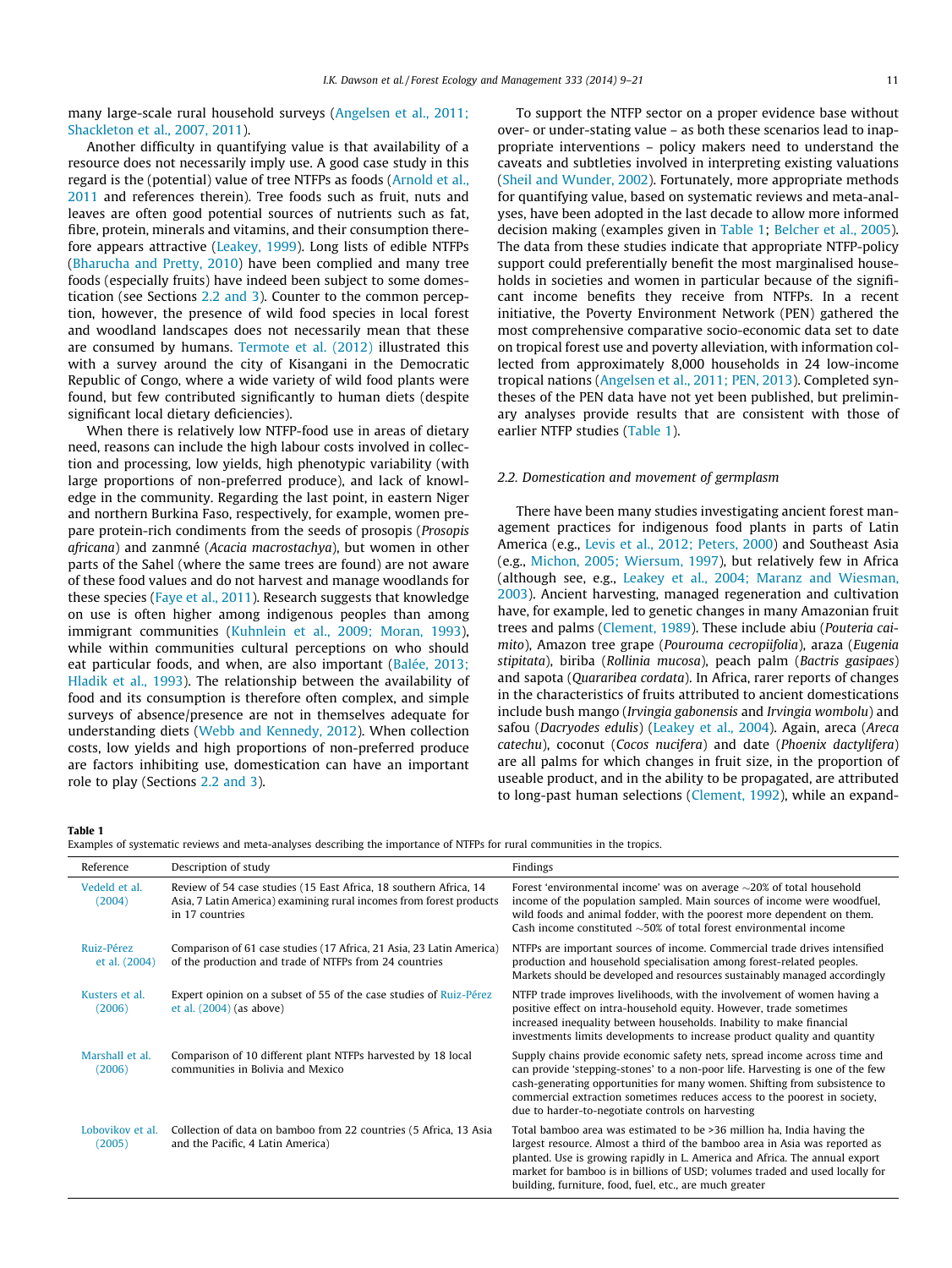ing list of global studies on ancient domestications includes many more food trees ([Clement, 2004\)](#page-10-0).

In perhaps the best studied case, in Amazonia, Amerindian populations declined after European colonial contact, which resulted in the erosion of the rich tree crop genetic heritage they had established [\(Clement, 1999\)](#page-10-0). The effects of pre-Columbian forest management remain, however, including high density aggregations of useful trees close to ancient anthropogenic 'dark earth' soils ([Clement and Junqueira, 2010\)](#page-10-0) and in interfluvial regions ([Levis](#page-11-0) [et al., 2012](#page-11-0)), with Brazil nut (Bertholletia excelsa) being the most famous example ([Shepard and Ramirez, 2011](#page-12-0)). A review of molecular genetic studies ([Clement et al., 2010](#page-10-0)) suggested that current centres of genetic diversity in fruit and nut trees are generally located in the centre of the Amazon Basin along the major white water rivers where large pre-Colombian human populations developed, while the periphery of the basin has had an important role in domestication origins. This suggests that subtle differences in the focus of management programmes for conservation and genetic improvement may be required in different geographic regions of the Amazon, and indicates the importance of germplasm exchange and dispersal during ancient domestication processes. Proposed management interventions to protect such genetic resources in the future include further introduction into farmland surrounding forest, but for ancient domesticates where the evolutionary processes that have led to the development of present-day landraces are undetermined, on-farm conservation requires careful consideration of which genetic resources to include (e.g., when the origins of existing farmland introductions are unknown; [Dawson et al.,](#page-10-0) [2008\)](#page-10-0).

#### 2.3. Conservation and sustainable use issues

Commercialising the wild harvest of NTFPs has been widely promoted as a conservation measure, based on the assumption that an increase in resource value is an incentive for collectors to manage forests and woodlands more sustainably ([FAO, 2010\)](#page-10-0). Experience shows, however, that the concept of commercialisation and conservation proceeding in tandem is often illusory ([Belcher](#page-10-0) [and Schreckenberg, 2007\)](#page-10-0), as more beneficial livelihood outcomes are generally associated with more detrimental environmental outcomes ([Kusters et al., 2006](#page-11-0)). The harvest of fruit from the argan tree (Argania spinosa), endemic to Morocco, is a good illustration of the dilemmas involved. The oil extracted from the kernels of argan fruit is one of the most expensive edible oils in the world and development agencies have widely promoted a 'win–win' scenario for rural livelihoods and argan forest health based on further commercialisation [\(Lybbert et al., 2011\)](#page-11-0). As Lybbert et al. showed, however, while the booming oil export market has benefited the local economy, it has also contributed to forest degradation.

In circumstances where NTFPs are over-harvested from the wild, a widely-advocated method to alleviate pressure on natural stands and support their more sustainable use has been the cultivation of additional product sources in farms and plantations (e.g., [Lange, 1998; Strandby-Andersen et al., 2008\)](#page-11-0). Although intuitive, there is surprisingly little clear evidence that this approach works, and some authors have suggested that cultivation may have a detrimental impact on forest and woodland NTFP populations (reviewed in [Dawson et al., 2013\)](#page-10-0), as planting can, for example, result in forest populations being degraded to 'stop-gap' supply status while cultivated stands mature ([Clapp, 2001\)](#page-10-0). Cultivation may also stimulate market development that unintentionally 'captures' forest as well as planted product sources [\(Cossalter and Pye-](#page-10-0)[Smith, 2003](#page-10-0)). Gaining an understanding of the circumstances in which positive linkages can be achieved between cultivation and the conservation of forest and woodland NTFP populations is not straightforward, and the topic requires active research [\(Dawson](#page-10-0) [et al., 2013\)](#page-10-0). Measures that support productivity under cultivation, such as genetic selection and improved management, may better support wild stand conservation (through 'out-competition'). However, as already noted, this may result in poorer management of natural populations, and such a move may disadvantage the livelihoods of the very poor in communities who do not have access to land for planting and so can only harvest resources from the wild ([Page, 2003\)](#page-11-0). Such shifts in emphasis may detrimentally influence wider attitudes to forest use and management.

In most cases of NTFP extraction, the importance of factors such as the breeding system and the effective population size of the plant involved – in supporting regeneration, the persistence of stands and the sustainability of harvesting – has not been considered [\(Ticktin, 2004\)](#page-12-0). When some thought has been given to these issues (e.g., [Alexiades and Shanley, 2005\)](#page-10-0), the quoted effects of harvesting on genetic structure and the associated impacts on production and persistence are generally suppositions only, with no direct confirmatory measurements. One opportunity for understanding genetic-related impacts on NTFPs may come from building on the growing literature of the effects of logging on timber trees, although different harvesting methods, products, rates of growth and reproductive biologies mean that the ability to make generalisations is limited (see below). A number of timber species have been hypothesised to undergo dysgenic selection based on only inferior individuals not being logged, which thereby contribute disproportionately to the seed crop for the establishment of subsequent generations ([Pennington et al., 1981](#page-12-0)). Reductions in genetic diversity, and changes in timber tree stand structure and density that change mating patterns, can lead to inbreeding depression [\(Lowe et al., 2005\)](#page-11-0).

Actual data on how changes in the genetic structure of logged tree populations influence production volumes, timber quality and economic value, however, are very limited, and the importance of dysgenic selection is itself disputed ([Cornelius et al., 2005](#page-10-0)). Most studies of logging impacts on the genetic structure of timber trees have involved phenotypically-neutral molecular markers to measure diversity rather than measurements of growth, seed viability, etc. ([Wickneswari et al., 2014](#page-12-0), this special issue). Such research has revealed varying effects of logging on genetic structure, with diversity significantly reduced in some cases (e.g., [André et al., 2008;](#page-10-0) [Carneiro et al., 2011](#page-10-0)) but not in others (e.g., [Cloutier et al., 2007;](#page-10-0) [Fageria and Rajora, 2013](#page-10-0)). It appears thatmore important than losses in genetic diversity per se are changes in gene flow and breeding behaviour ([Lowe et al., 2005](#page-11-0)). [Jennings et al. \(2001\)](#page-11-0) suggested that logging impacts on timber trees will be limited because individuals generally set seed before they are cut and many juveniles that eventually take the place of adults are not removed during logging. NTFPs that are harvested by tree cutting at maturity could be subject to similar limited effects, while the impacts of destructive harvesting before maturity will likely be greater because fewer individuals then seed and a larger cohort can be exploited.

When the NTFP is the seed or the fruit, the effects of intensive harvesting on genetic structure may be high, especially if the seed/fruit are harvested by tree felling [\(Vásquez and Gentry,](#page-12-0) [1989\)](#page-12-0). The harvest of fruit could lead to dysgenic selection (e.g., seed of the fruit of only the poor-tasting, non-collected individuals remain in stands to establish the next generation) or positive selection (e.g., seed are discarded from the fruit of superior, collected trees in locations suitable for germination and establishment) ([Leakey et al., 2004](#page-11-0)). The human harvest of fruit could also lead to a reduction in number of animal seed dispersers, reducing genetic connectivity in populations and increasing the prospects for future inbreeding depression [\(Lowe et al., 2005\)](#page-11-0). Where the NTFP is harvested non-destructively and is not the seed or fruit, impacts may depend more on harvesting impacts on forest regeneration dynamics generally ([Ticktin, 2004](#page-12-0)).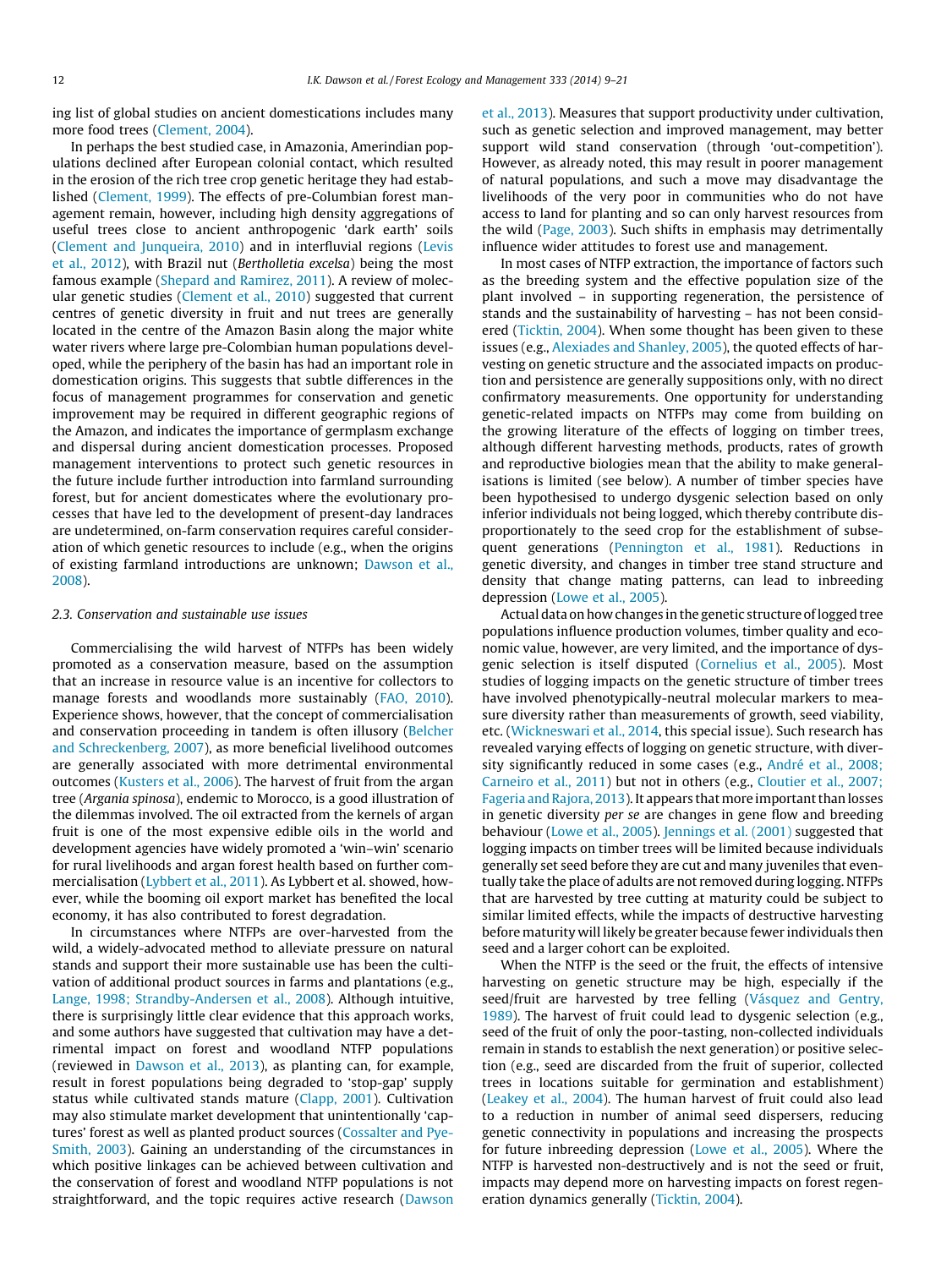<span id="page-4-0"></span>Finally, sustainable NTFP management must also consider timber extraction activities in forests [\(Laird, 1998](#page-11-0)). First, timber and NTFPs are sometimes harvested from the same species, indicating competition or, occasionally, complementarity in harvesting ([Shanley and Luz, 2003\)](#page-12-0). Of the top timber species in Cameroon, for example, [Laird \(1998\)](#page-11-0) indicated that several had important non-timber values, although most of the widely marketed NTFPs in the region were not important timbers. The magnitude of any conflict between the possible multiple uses of a species may be location-specific, complicating supportive policy development for livelihoods ([Herrero-Jáuregui et al., 2013\)](#page-11-0). Second, the management of forest for timber influences the availability of NTFPs produced by other species through controlling access to forest, enhancing or inhibiting regeneration, etc. [\(Rist et al., 2012](#page-12-0)). Third, aspects of both NTFP and timber harvesting are sometimes explicitly combined in multiple-use forest management plans, with more or less success, in which an important issue is not to neglect the contribution of NTFPs compared to timber extraction ([Guariguata](#page-11-0) [et al., 2010\)](#page-11-0).

### 3. Smallholder agroforestry practices

### 3.1. Benefits to rural communities

Agroforestry practices involve the integration of trees with annual crop cultivation, livestock production and other farm activities [\(Garrity, 2004](#page-11-0)), and have been widely adopted globally, as illustrated by a geospatial analysis conducted by [Zomer et al.](#page-12-0) [\(2009\)](#page-12-0) that indicated approximately 560 million people living in farm landscapes with more than 10% tree cover. When grown on farms, tree products are often described as AFTPs to differentiate them from NTFPs and timber harvested from forests [\(Simons and](#page-12-0) [Leakey, 2004\)](#page-12-0). Gradations between natural forests, anthropogenic forests and agroforests, however, mean that there is often no clear boundary between AFTPs and NTFPs, a complicating factor in the estimation of relative contributions to livelihoods, and in devising management options tailored for different settings ([Byron and](#page-10-0) [Arnold, 1997\)](#page-10-0).

One way to obtain an estimate of the value of agroforestry trees to tropical rural communities is to consider the range of species that smallholders consider important for planting and the recorded uses of these species, as illustrated in Table 2 (based on our compilation of information from the World Agroforestry Centre's Agroforestree Database, the AFTD [[AFTD, 2013\]](#page-10-0)). These data suggest that timber production is the most frequent function for smallholder-priority tree species, and the commercial value of timber planting in smallholdings pan-tropically is confirmed by incomplete economic data for the sector (e.g., teak [Tectona grandis; [Roshetko et al., 2013](#page-12-0)] and acacia [Acacia mangium and Acacia auriculiformis; [Fisher and Gordon, 2007](#page-10-0)] wood production by Indonesian and Vietnamese smallholders, respectively). After timber, our survey of the AFTD suggests medicine and then fuel are the next most important functions.

Most tree species listed by the AFTD are indicated to have a range of possible uses in agroforestry systems. Multiple uses illustrate the flexibility in the products and services that agroforestry trees can provide, which can help support diverse livelihoods and promote production-system resilience ([Garrity, 2004\)](#page-11-0). The environmental services provided by agroforests in parallel (such as erosion control and shade/shelter, as listed in [Table 1,](#page-2-0) as well as global services such as carbon sequestration; [Roshetko et al., 2007](#page-12-0)) with their production functions can be supported by 'payments for environmental services' (PES) [\(Roshetko et al., 2008\)](#page-12-0). Experience shows, however, that more important in determining the tree planting and retention behaviour of farmers is the products they receive directly from trees, not PES ([Roshetko et al., 2007](#page-12-0)).

A recent example of the successful adoption of improved agroforestry technologies in Africa is for soil fertility replenishment ([Place et al., 2011\)](#page-12-0). The planting of nitrogen-fixing 'fertiliser trees' in the south of the continent to substitute for (or enhance) mineral fertiliser application has resulted in increased staple crops yields, more stable crop production in drought years and improved crop rain-use efficiency ([Sileshi et al., 2008, 2012](#page-12-0)). A recent project in Malawi, for example, encouraged more than 180,000 farmers to plant fertiliser trees, leading to improvements in maize yields, more food secure months per year and greater dietary diversity ([CIE, 2011\)](#page-10-0). Further approaches to improve soil fertility in Africa include farmer-managed natural regeneration (FMNR) of faidherbia (Faidherbia albida) and other leguminous trees, which since 1985 in Niger alone has led to the 'regreening' of approximately 5 million hectares ([Sendzimir et al., 2011](#page-12-0)). FMNR in the Sahel region has resulted in increases in sorghum and millet yields, with greater dietary diversity and improvements in household incomes

#### Table 2

The number of tree species in the Agroforestree Database (AFTD) mentioned as providing various tree functions of importance to smallholders' livelihoods, and the known geographic distribution of these species. The percentage of references to indigenous species is given in brackets. Based on the number of mentions summed across functions compared with the total number of species (650) in the database, it is evident that many tree species perform several functions. Data illustrate that smallholders are able to use a wide range of trees.

| Function <sup>a</sup> | Region <sup>b</sup> |            |               |                    |                |                              |                 |
|-----------------------|---------------------|------------|---------------|--------------------|----------------|------------------------------|-----------------|
|                       | Africa              | Oceania    | South America | South Central Asia | Southeast Asia | Western Asia and Middle East | Total (regions) |
| Apiculture            | 177 (50)            | 84 (31)    | 83 (39)       | 108 (31)           | 121 (38)       | 34 (47)                      | 607 (40)        |
| Erosion control       | 175 (54)            | 70 (29)    | 57 (40)       | 120(48)            | 117 (48)       | 32(53)                       | 571 (47)        |
| Fibre                 | 141 (40)            | 93 (38)    | 60(33)        | 133 (45)           | 149 (45)       | 32(56)                       | 608 (42)        |
| Fodder                | 295(55)             | 101(30)    | 96(45)        | 217 (52)           | 191 (47)       | 61 (57)                      | 961 (49)        |
| Food                  | 295 (54)            | 124(35)    | 119 (43)      | 220(49)            | 225(49)        | 62(55)                       | 1,045 (48)      |
| Fuel                  | 357 (53)            | 147 (35)   | 126(42)       | 243(45)            | 249 (47)       | 62(56)                       | 1,184 (47)      |
| Medicine              | 390 (57)            | 159 (36)   | 144 (40)      | 298 (50)           | 314 (50)       | 67(55)                       | 1,372 (50)      |
| Shade/shelter         | 281 (51)            | 131 (40)   | 104 (42)      | 193 (44)           | 202(48)        | 46 (57)                      | 957 (47)        |
| Soil improvement      | 194 (51)            | 83 (33)    | 73 (45)       | 143 (42)           | 154 (45)       | 26(46)                       | 673 (45)        |
| Timber                | 419 (53)            | 192 (38)   | 158 (42)      | 313 (49)           | 347 (50)       | 70(51)                       | 1,499 (48)      |
| Total (functions)     | 2,724(53)           | 1,184 (35) | 1,020 (42)    | 1,988 (47)         | 2,069(47)      | 492 (54)                     | 9,477(47)       |

The AFTD is an open-access database that contains information on a wide range of products and services provided by trees that are of interest to farming communities in the tropics [\(AFTD, 2013](#page-10-0)). Data are presented on the number of species given in the database as used for a particular purpose that can be found in particular geographic regions.

The AFTD contains global data on species distributions, summarised here into regions according to <[http://en.wikipedia.org/wiki/List\\_of\\_sovereign\\_states\\_and\\_depen-](http://en.wikipedia.org/wiki/List_of_sovereign_states_and_dependent_territories_by_continent)dent territories by continent> for Africa, Oceania and South America, and [<www.nationsonline.org/oneworld/asia.htm](http://www.nationsonline.org/oneworld/asia.htm)> for South Central Asia, Southeast Asia, and Western Asia and the Middle East. A factor determining the greater number of total references to the African continent is the focus given in the AFTD to documenting species found there.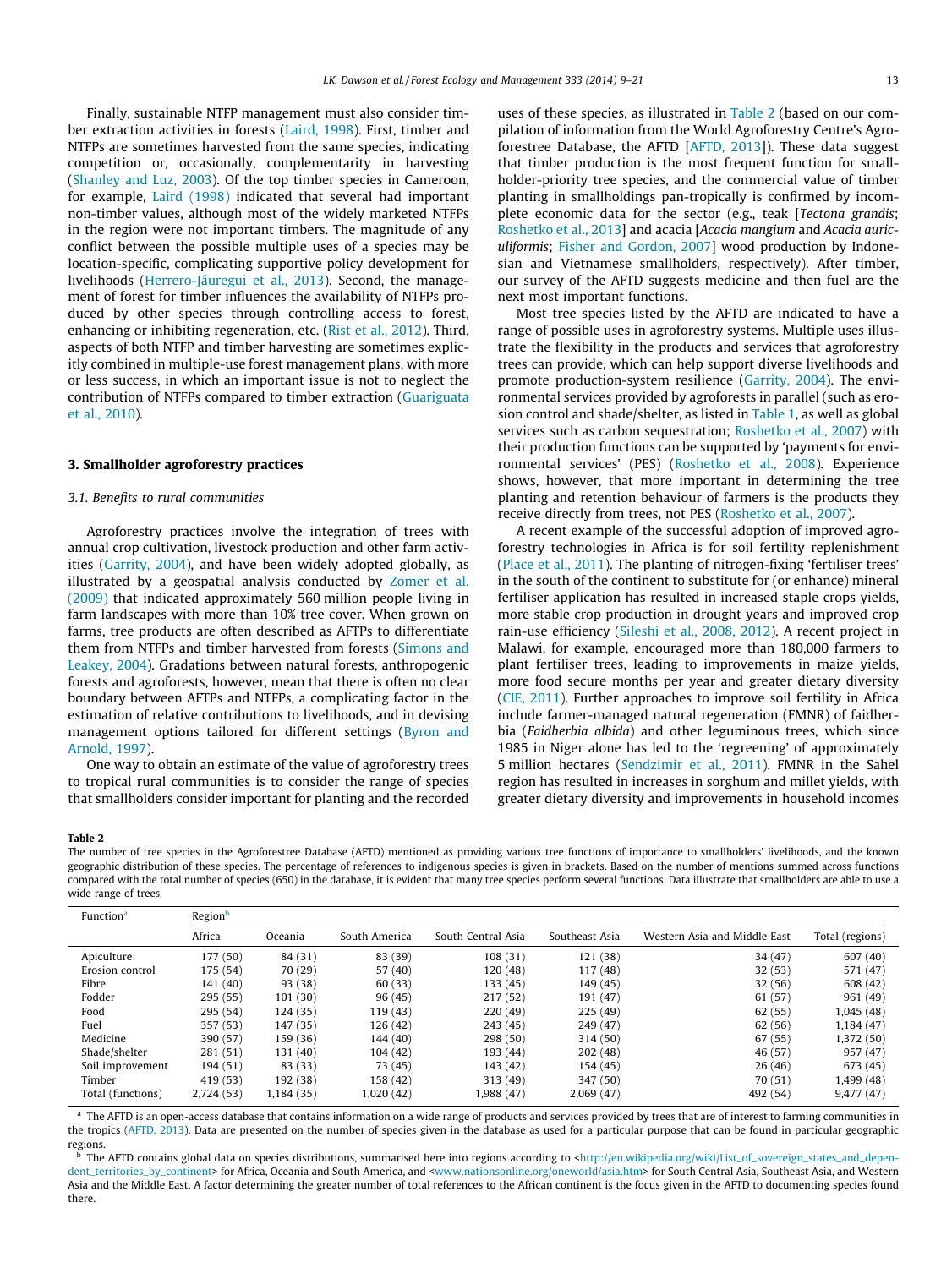<span id="page-5-0"></span>also observed in some locations [\(Bayala et al., 2011; Place and](#page-10-0) [Binam, 2013\)](#page-10-0). Unlike the wide-scale planting of exotic trees in improved fallows, FMNR is based explicitly on indigenous species, which may better support biodiversity and other associated environmental services [\(Haglund et al., 2011](#page-11-0)).

#### 3.2. Domestication and movement of germplasm

Although a number of successful agroforestry technologies involving tree planting have been adopted in the tropics, in only some cases has there been significant attention to the genetic quality of the material planted. Generally, relatively little attention has been given to genetic quality in soil fertility replenishment and fodder provision technologies, as well as in the provision of environmental services, despite the gains in production and service provision that could be achieved by doing so (e.g., [Heering et al.,](#page-11-0) [1996; Tuwei et al., 2003\)](#page-11-0). A good example is presented by the case of environmental service provision. As already noted (Section [3.1\)](#page-4-0), the primary reason for smallholders to cultivate trees important for service provision is the products they receive directly from doing so rather than PES. Despite this, environmental-service promotion programmes have surprisingly frequently failed to consider the quality attributes of the trees being established. A good illustration is provided by the Latin American shrub jatropha (Jatropha curcas), whose fruit can produce biodiesel that could mitigate the climate change impacts of fossil fuel use, as well as provide revenues for smallholder growers and local-community processors ([Achten et al., 2008](#page-10-0)). Recent wide promotion of jatropha as a biofuel in Africa has relied on seed introduced into the continental mainland (probably hundreds of years ago) through Cape Verde ([Lengkeek, 2007](#page-11-0)), despite this material being of poor performance compared to provenances sampled from the native range, thus leading to low returns (e.g., for Kenya, see [Iiyama et al., 2013\)](#page-11-0).

In contrast, for timber and food (especially fruit) trees, many of the exotic species grown by smallholders in the tropics are also grown in large-scale commercial plantations and orchards, and more attention to genetic quality has therefore been given (e.g., [Fisher and Gordon, 2007; Ray, 2002](#page-10-0)). Significant work on less globally well known local timber and fruit trees species grown by tropical smallholders has also increased in recent decades. A review by [Leakey et al. \(2012\)](#page-11-0) of more than 400 papers on 'agroforestry tree domestication', for example, assessed the progress that has been made over the last 20 years in bringing such new tree species into cultivation. Between 1993 and 2002, there was a focus on species priority-setting, assessing species potential and the development of appropriate propagation methods for selected trees. Between 2003 and 2012, more emphasis was placed on new methods for assessing genetic variation in wild tree populations, on AFTP commercialisation, and on adoption and impact issues.

For the decade 2013–2022, [Leakey et al. \(2012\)](#page-11-0) identified the scaling up of successful domestication practices (such as the participatory approach described in [Appendix B\)](#page-9-0) to be one of the major challenges. Impact studies are required to understand which of the tree domestication methods that have been applied to date have been most effective in benefiting tropical smallholders' incomes, food and nutritional security, and what effect different approaches have on the genetic diversity of species in the long term, and hence on the sustainability of production (see more in Section 3.3). Particular opportunities for new tree domestications were identified for Africa, where genetic diversity in a range of essentially wild fruits has been found to be large, providing the possibility for large genetic gains under cultivation (e.g., for allanblackia [Allanblackia spp.] see [Jamnadass et al., 2010;](#page-11-0) for marula [Sclerocarya birrea] see [Thiongo and Jaenicke, 2000\)](#page-12-0). Forests are therefore important sources of germplasm for ongoing and future domestications, for AFTPs as well as for tree commodity crops (see Section [4.3](#page-7-0)), and this requires their management for the characterisation and maintenance of these resources ([Jamnadass et al.,](#page-11-0) [2011\)](#page-11-0). A wider focus on indigenous trees rather than the exotics that are currently widely used to fulfil different production and service functions (as illustrated by the figures on exotic and indigenous tree usage proportions given in [Table 2](#page-4-0)) may bring conservation benefits and be more sustainable in the long term (see Section 3.3).

#### 3.3. Conservation and sustainable use issues

Agroforestry landscapes sometimes contain dozens or hundreds of tree species planted by farmers or that are remnants from forest clearance [\(Table 3](#page-6-0)), and tree species diversity can support crop yields and promote agricultural resilience, providing a reason to maintain diversity ([Steffan-Dewenter et al., 2007](#page-12-0)). Trees in farmland can also support the conservation of natural tree stands in fragmented forest-agricultural mosaics by acting as 'steppingstones' or 'corridors' for pollen and seed dispersal that help to maintain the critical minimum population sizes needed to support persistence and, for managed forests, productivity [\(Bhagwat et al.,](#page-10-0) [2008\)](#page-10-0). Species-diverse farming systems that provide rich alternative habitat for animal pollinators can support pollination and hence seed and fruit production in neighbouring forest, including of seed and fruit that are important NTFPs [\(Hagen and Kraemer,](#page-11-0) [2010\)](#page-11-0).

Very high levels of tree species diversity in farmland are, however, often not sustainable, as methods of agricultural production change and as (often) exotic trees become more prevalent and replace indigenous species more important from a conservation perspective [\(Lengkeek et al., 2005; Sambuichi and Haridasan,](#page-11-0) [2007\)](#page-11-0). On occasions, exotic trees planted in agroforestry systems invade cultivated and natural habitats, and the threat of this must be weighed carefully against the benefits of the trees' presence, which is a difficult task when the balance point varies for different sections of the human community (farmers, the non-farmer rural poor, urban dwellers, etc.; see [Kull et al., 2011](#page-11-0) for the case of Australian acacias that are widely cultivated in the tropics).

Semi-domesticated tree species in agroforestry systems frequently maintain high levels of intra-specific diversity [\(Dawson](#page-10-0) [et al., 2013](#page-10-0)) and research on temperate trees indicates that high genetic variation helps support ecosystem functions ([Whitham](#page-12-0) [et al., 2006\)](#page-12-0). When out-crossing indigenous trees exist only at very low densities in farmland, however, as is often the case when they are remnants from natural forest otherwise cleared for crop planting ([Lengkeek et al., 2005\)](#page-11-0), they are vulnerable to the absence of neighbours in the landscape to support pollination, reducing the opportunities for reproduction and potentially leading to lower seed set and inbreeding depression [\(Lowe et al., 2005\)](#page-11-0). This is a particular concern for trees that provide fruit for human consumption, as no cross-pollination/the absence of fruit set may mean there is no reason for farmers to retain these trees in the agricultural landscape [\(Dawson et al., 2009](#page-10-0)). In the worst case scenario, rare, isolated trees in farm landscapes may be the 'living dead' (sensu [Janzen, 1986](#page-11-0); i.e., unable to pollinate and set seed) and will only survive for the current generation.

Some have argued that further promoting tree domestication has negative impacts for the diversity of agricultural landscapes at both inter- and intra-specific levels, and this is most clearly seen if it leads to clonal tree monocultures (see Section  $4.3$ ). On the other hand, without the improvements in tree yield and quality associated with domestication, farmers may choose not to plant trees at all on their land, but to cultivate other plants that are (otherwise) more productive [\(Sunderland, 2011](#page-12-0)). At an intra-specific level, domestication processes always cause shifts and/or losses in underlying genetic diversity in the manipulated popula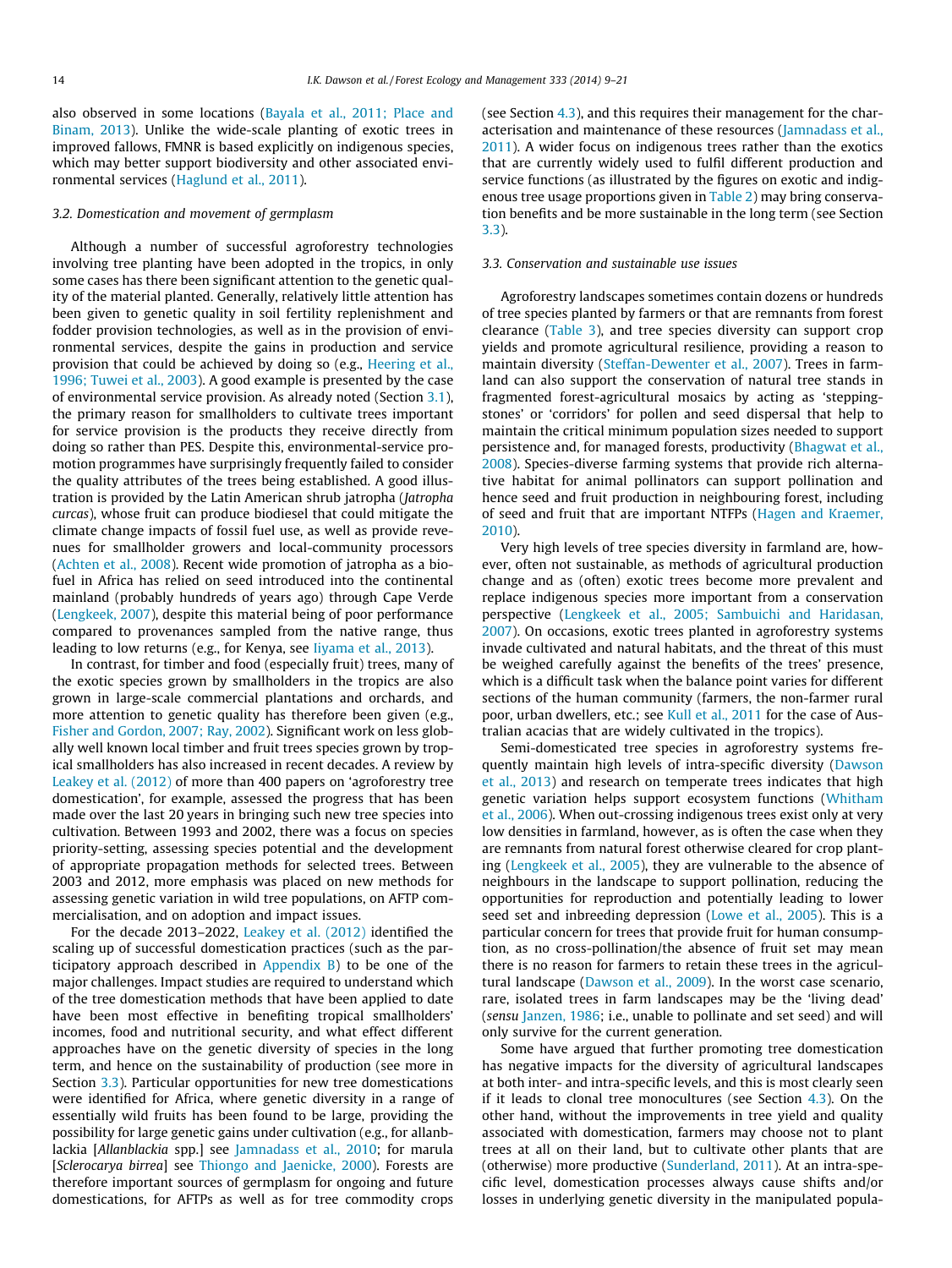<span id="page-6-0"></span>Table 3

Examples of tree-species-rich agroforests in Africa, Asia and Latin America, with information on tree uses (with particular reference to possible human food use).

| Reference                               | Location                                                               | Tree diversity                                                                                          | Tree uses                                                                                                                                                                                                                                                                                                                             |
|-----------------------------------------|------------------------------------------------------------------------|---------------------------------------------------------------------------------------------------------|---------------------------------------------------------------------------------------------------------------------------------------------------------------------------------------------------------------------------------------------------------------------------------------------------------------------------------------|
| Das and Das<br>(2005)                   | Barak Valley, Assam, India                                             | 87 Tree species identified in agroforestry<br>home gardens                                              | Farmers indicated a mean of 8 species used as edible fruit per home<br>garden, many indigenous. Fruit trees more dominant in smaller gardens.<br>$\sim$ 5 species per garden used for timber, 2 for woodfuel                                                                                                                          |
| Garen et al.<br>(2011)                  | Los Santos and Rio Hato.<br>Panama                                     | 99 Tree species, 75% indigenous, utilised,<br>planted and/or protected on farmers' land                 | $\sim$ 35% of species valued for human food. 27 mostly exotic fruits<br>mentioned as planted. $\sim$ 35% of species valued for their wood, the same<br>proportion as living fences. >60% of species were assigned multiple uses                                                                                                       |
| Kehlenbeck<br>et al. (2011)             | Surrounding Mount Kenya,<br>Kenya                                      | 424 Woody plant species, 306<br>indigenous, revealed in farm plots                                      | Farmers indicated many species used for food, 7 of the 10 most frequent<br>exotics by across-plot occurrence were cultivated, mainly for edible<br>fruits/nuts. The most frequent indigenous species were used primarily<br>for timber/firewood                                                                                       |
| Lengkeek<br>(2003)                      | East of Mount Kenya, Kenya                                             | 297 Tree species, $\sim65\%$ indigenous,<br>revealed in smallholdings                                   | Farmers indicated that for >20% of species the fruits/nuts consumed by<br>humans. The most common exotic was coffee, then timber trees                                                                                                                                                                                                |
| Marjokorpi and<br>Ruokolainen<br>(2003) | Two areas of West<br>Kalimantan, Indonesia                             | >120 Tree species identified in forest<br>gardens, most species not planted                             | Farmers indicated $\sim$ 30% of species used for edible fruit, latex and in<br>other non-destructive ways, $\sim$ 50% used for timber and in other<br>destructive ways. Seedlings of unused trees removed around naturally-<br>regenerating and intentionally-planted fruit/other useful trees                                        |
| Philpott et al.<br>(2008)               | Bukit Barisan Selatan Park,<br>Lampung province, Sumatra,<br>Indonesia | 92 and 90 trees species identified in<br>coffee farm plots outside and inside the<br>park, respectively | >50% of farmers grew a total of 17 other products in addition to coffee,<br>including spices, timber and, most commonly, indigenous and exotic<br>fruits. Of these farmers, $\sim$ 65% grew $\geq$ additional products. Farmers<br>planting outside the park grew alternative products more often                                     |
| Sambuichi and<br>Haridasan<br>(2007)    | Southern Bahia, Brazil                                                 | 293 Tree species, 97% indigenous,<br>revealed in cacao plantation plots in<br>forest understory         | Many indigenous trees used for food. Seedlings favoured for retention<br>during weeding provide edible fruit or good wood. The most abundant<br>exotic species were edible fruits                                                                                                                                                     |
| Sonwa et al.<br>(2007)                  | Yaoundé, Mbalmayo and<br>Ebolowa sub-regions,<br>Cameroon              | 206 Mostly indigenous tree species<br>revealed in cacao agroforestry plots                              | Farmers indicated 17% of tree species used primarily for food, 65% of<br>which indigenous. Excluding cacao, the 3 species (2 indigenous) with the<br>highest across-plot occurrence were used for food. Close to urban<br>Yaoundé, the density of food trees was higher. 22% of tree species<br>primarily for timber, 8% for medicine |

tions [\(Dawson et al., 2009\)](#page-10-0), but the extent and nature of these changes depends on the domestication method adopted, with some approaches more favourable for maintaining diversity ([Cornelius et al., 2006](#page-10-0)). The participatory domestication approach (Appendix B, Section [3.2](#page-5-0)), which is based on bringing selected indigenous trees from local wild stands into farms, appears to provide a good balance between farm-level productivity gains and the landscape-level conservation of genetic resources ([Leakey, 2010\)](#page-11-0). Genetic-model analysis of a participatory domestication project with peach palm in Peru, for example, showed that the risk of genetic erosion in a regional context was low [\(Cornelius et al.,](#page-10-0) [2006](#page-10-0)). The wide use of clonal propagation methods during participatory domestication could, however, cause longer-term challenges for intra-specific diversity, especially if substantial intervillage germplasm exchange occurs (expansion of a few clones).

#### 4. Smallholder tree commodity crop production

#### 4.1. Benefits to rural communities

Tree commodity crops represent something of an exception to the sparse information available on the value of other tree products (as exemplified in Sections [2 and 3](#page-1-0)), as export data are compiled widely by national governments and are further assembled by FAO's Statistics Division ([FAOSTAT, 2013](#page-10-0)). Data extracted from FAOSTAT for the five most important tree commodity crops grown widely in the tropics – palm oil (derived from African oil palm, Elaeis guineensis), coffee (primarily from Coffea arabica), rubber (from Hevea brasiliensis), cocoa (from cacao, Theobroma cacao) and tea (primarily from Camellia sinensis) – indicate that a large export value of more than 80 billion USD (including re-exports) was realised in 2010, which is of the same order as total annual NTFP extractions (Section [2.1\)](#page-1-0).

Unfortunately, however, most countries where tree commodity crops are widely cultivated do not provide data on the proportion of production by smallholders compared to large-scale growers, so measuring the benefits received by the former group is not straightforward. One country that does provide this information is Indonesia, where in 2011 small farms were estimated to contribute 42%, 96%, 85%, 94% and 46% of the country's production area for palm oil, coffee, rubber, cocoa and tea, respectively ([Government of](#page-11-0) [Indonesia, 2013\)](#page-11-0). Other illustrative data reported on a commodityby-commodity basis also show how important small-scale tree crop production is in tropical nations: approximately 30% of oil palmplanted land in Malaysia is managed by smallholders ([Basiron,](#page-10-0) [2007](#page-10-0)), while more than 65% of all coffee produced worldwide comes from small farms [\(ICO, 2013](#page-11-0)). The equivalent figure for cocoa is 90% ([ICCO, 2013](#page-11-0)), while more than 75% of all natural rubber produced between the years 1998 and 2003 was estimated to come from land holdings smaller than 40 hectares ([INFOCOMM, 2013\)](#page-11-0). Again, around 75% and 50% of tea grown in Sri Lanka and Kenya, respectively, is considered to come from small farms ([INFOCOMM, 2013](#page-11-0)).

The above data suggest that much of the revenues from cultivating these commodities accrue to small-scale farmers. Returning to the example of Indonesia, for example, a rough calculation can be made based on estimated production volumes ([Government of](#page-11-0) [Indonesia, 2013](#page-11-0)) and FAOSTAT-reported producer price data. Here, in 2011, the total farm-gate value to the country's smallholders for palm oil, cocoa and coffeemust have amounted tomore than two billion, 1.5 billion and one billion USD, respectively, based on our calculations. Data illustrating the significant revenues received by smallholders from growing tree commodities indicate the magnitude of the challenge in managing commodities sustainably in the context of the potentially deleterious ecological impacts of their production on agricultural and forest landscapes (Section [4.3](#page-7-0)).

#### 4.2. Domestication and movement of germplasm

The main tree commodity crops have all been subject to formal breeding, although the efforts involved have often been ad hoc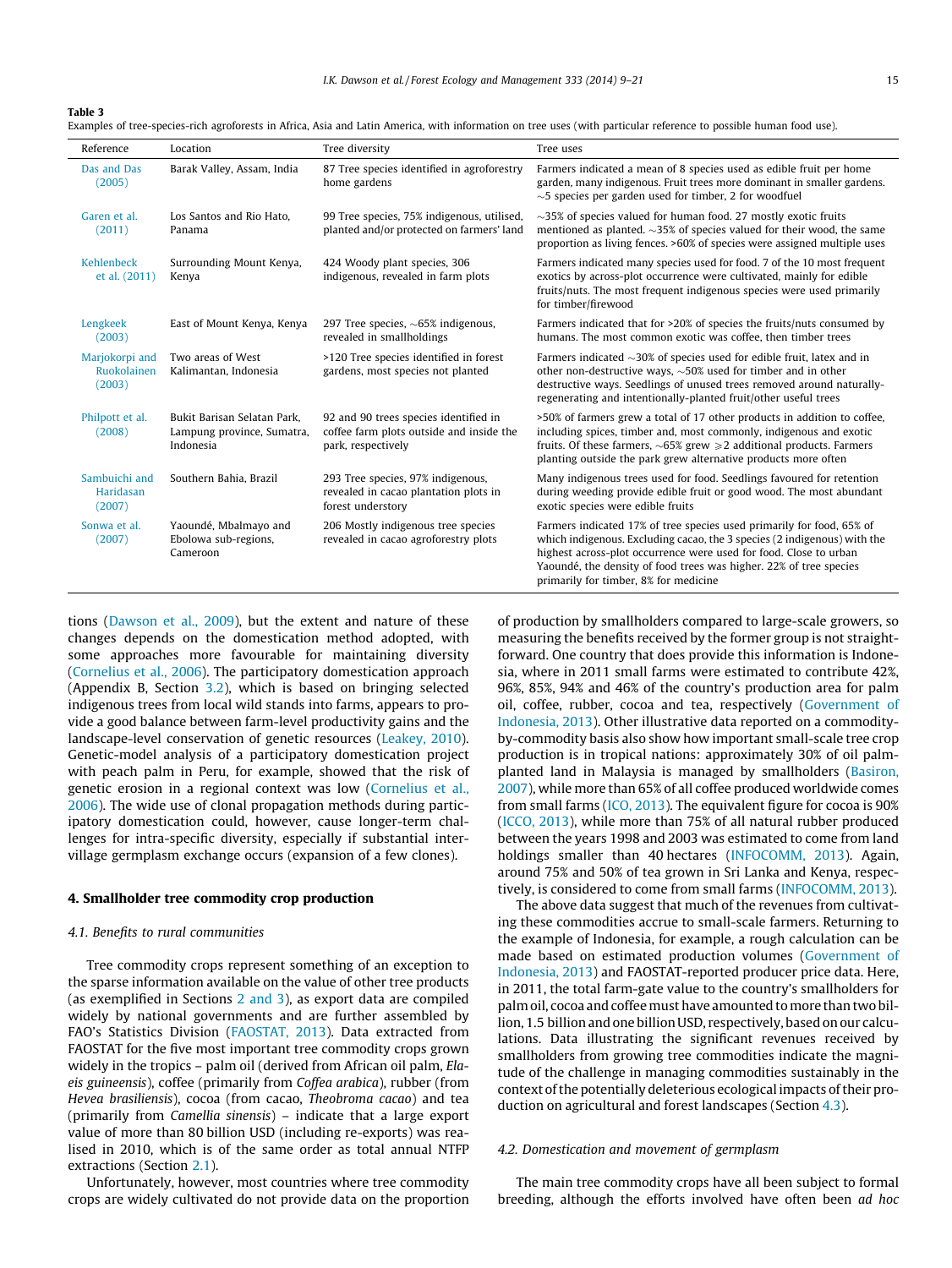<span id="page-7-0"></span>

Fig. 1. Average annual production figures for five tree commodity crops for key production countries (taken from [UNCTAD, 2011\)](#page-12-0). Units of production are: palm oil, 10 s of millions of tonnes; coffee, 10 s of millions of 60 kg bags; rubber, cocoa and tea, millions of tonnes. Figures are based on the following years: palm oil, coffee and cocoa, 2008/2009 to 2010/2011; rubber and tea, 2007 to 2009. Note that the most important production country is outside the natural range of the crop except in the case of tea (centres of origin = West Africa, including Nigeria [4th-ranked producer], for oil palm; Ethiopia [5th-ranked producer] for coffee; Brazilian Amazonia [Brazil not ranked among the top 5 producers] for rubber; western Amazonia [no origin countries among the top 5 producers] for cacao; and Asia, including China [1stranked producer] and India [2nd-ranked producer], for tea). Centre of origin countries that are top-five ranked producers are indicated in the figure by an arrow. Geographic disjunctions between production locations and commodity crop origins complicate forest conservation efforts for commodity crop progenitors (see text).

based on the availability of germplasm to the breeders involved ([Mohan Jain and Priyadarshan, 2009](#page-11-0)). Partly, ad hoc approaches reflect the fact that the main centres of production of tree commodities are spread across the tropics and are often outside their native ranges (see Fig. 1 for the five examples discussed in Section [4.1](#page-6-0); [UNCTAD, 2011](#page-12-0)). As such, tree commodities provide an excellent example of how the international transfer of plant genetic resources (both for breeding purposes and simply for planting by farmers) has been and will continue to be important for supporting smallholders' livelihoods (the importance of international tree germplasm exchange is more widely discussed by [Koskela et al.,](#page-11-0) [2014,](#page-11-0) this special issue).

Much of the history of movement of tree commodity crop germplasm is fairly well documented, since transfers were frequently undertaken for commercial reasons by the European powers during their period of colonial expansion (see [Mohan Jain and](#page-11-0) [Priyadarshan, 2009](#page-11-0) for information on early germplasm movements for a range of tree commodities). The natural rubber industry in Southeast Asia, for example, was first based on seedlings transferred from Brazilian Amazonia via Kew Botanic Gardens in the United Kingdom to Sri Lanka and Singapore in the 1870s ([Gonçalves and Fontes, 2012\)](#page-11-0).

Successful early cultivation of tree commodities in exotic locations was due in part to the escape of crops from the pests and diseases that co-evolved with them in their centres of origin ([Clement, 2004](#page-10-0)). However, the founder germplasm in major production centres was often introduced before much was known about genetic variation in the crops, so was often suboptimal in performance [\(Mohan Jain and Priyadarshan, 2009](#page-11-0)). With the importance of the production of these commodities for smallholders, further investments in genetic improvement, in the delivery of improved cultivars, and in better farm management, have wide benefits ([Mohan Jain and Priyadarshan, 2009](#page-11-0)). Highly geneticallyvariable landrace and wild stands found outside major production centres therefore have an important role to play in future tree commodity crop development, especially with the availability and potential of modern 'genomic' breeding techniques (see, e.g., [Argout et al., 2011](#page-10-0) for cocoa's draft genome), and the conservation of these genetic resources in forest, farmland and other locations is therefore essential.

#### 4.3. Conservation and sustainable use issues

Coffee provides an excellent example of the need for the conservation of forest stands of tree commodity crops, as only approximately  $2,000 \text{ km}^2$  of high quality Ethiopian montane forest containing wild coffee still remains, due to forest conversion to agricultural land [\(Labouisse et al., 2008\)](#page-11-0), while future threats also include anthropogenic climate change [\(Davis et al., 2012](#page-10-0); climate change threats to tree genetic resources are explored by [Alfaro](#page-10-0) [et al., 2014](#page-10-0), this special issue). Wild coffee also exemplifies some of the problems in developing a conservation strategy: in theory, the high value of cultivated coffee should provide a strong incentive to conserve wild stands in Ethiopia, but – as for other tree commodity crops – the 'disconnect' between the centre of origin of the crop and the major production centres (Brazil and Vietnam in the case of coffee,  $Fig. 1$ ) causes complications because the main beneficiaries of in situ conservation are not the country that must engage in it.

A starting point in supporting the in situ conservation of tree commodity crops with extant wild or semi-wild stands is to attempt to work out what the 'option value' of this material is for breeding purposes, although this is difficult because of the many unknowns concerning both the nature of the genetic resource and future breeding requirements. In any case, [Hein and](#page-11-0) [Gatzweiler \(2006\)](#page-11-0) undertook the exercise for wild coffee based on the need to improve the yields of cultivars, to protect against three major cultivated coffee diseases and to breed some cultivars with lower natural caffeine content. Their analysis, based on a 30 year discounting period, indicated a net present value of wild coffee of 1.5 billion USD at a discount rate of 5%, 420 million USD at a discount rate of 10%. The generation of these figures assumed a 15 year period for a successful breeding programme and a 20% adoption rate for improved cultivar planting. Another assumption is that traits for improvement would be obtained from wild stands rather than existing ex situ field gene bank accessions of coffee, which are maintained in countries such as Brazil (i.e., we do not know to what extent extant wild stands in Ethiopia contain unique genetic resources; [Reichhuber and Requate, 2007\)](#page-12-0). Nevertheless, although only approximations, these figures provide a strong justification for the further protection of wild Ethiopian coffee stands and the forest around them, and should support the development of a mechanism that involves growers from elsewhere in the world in supporting such an initiative.

Although there have been some limited studies of molecular genetic diversity in wild coffee (e.g., [Aerts et al., 2013](#page-10-0)), there are as of yet no comprehensive range-wide assessments to compare with current (and future predicted) forest cover in Ethiopia. Studies that combine comprehensive genetic assessment with current and future habitat niche modelling [\(Davis et al., 2012; Thomas](#page-10-0) [et al., 2012](#page-10-0)), and with economic 'option value' analysis [\(Hein and](#page-11-0) [Gatzweiler, 2006](#page-11-0)), are required for all important tree commodity crops that have extant wild and semi-wild stands, and similar approaches should also be applied to other trees providing valuable products. As well as estimating genetic diversity with (neutral) molecular markers, greater geo-spatial referencing of important functional diversity (disease resistance, quality traits, etc.) on forest maps would be useful; for example, by superimposing data from phenotypic evaluations of wild accessions undertaken in field trials and live gene banks.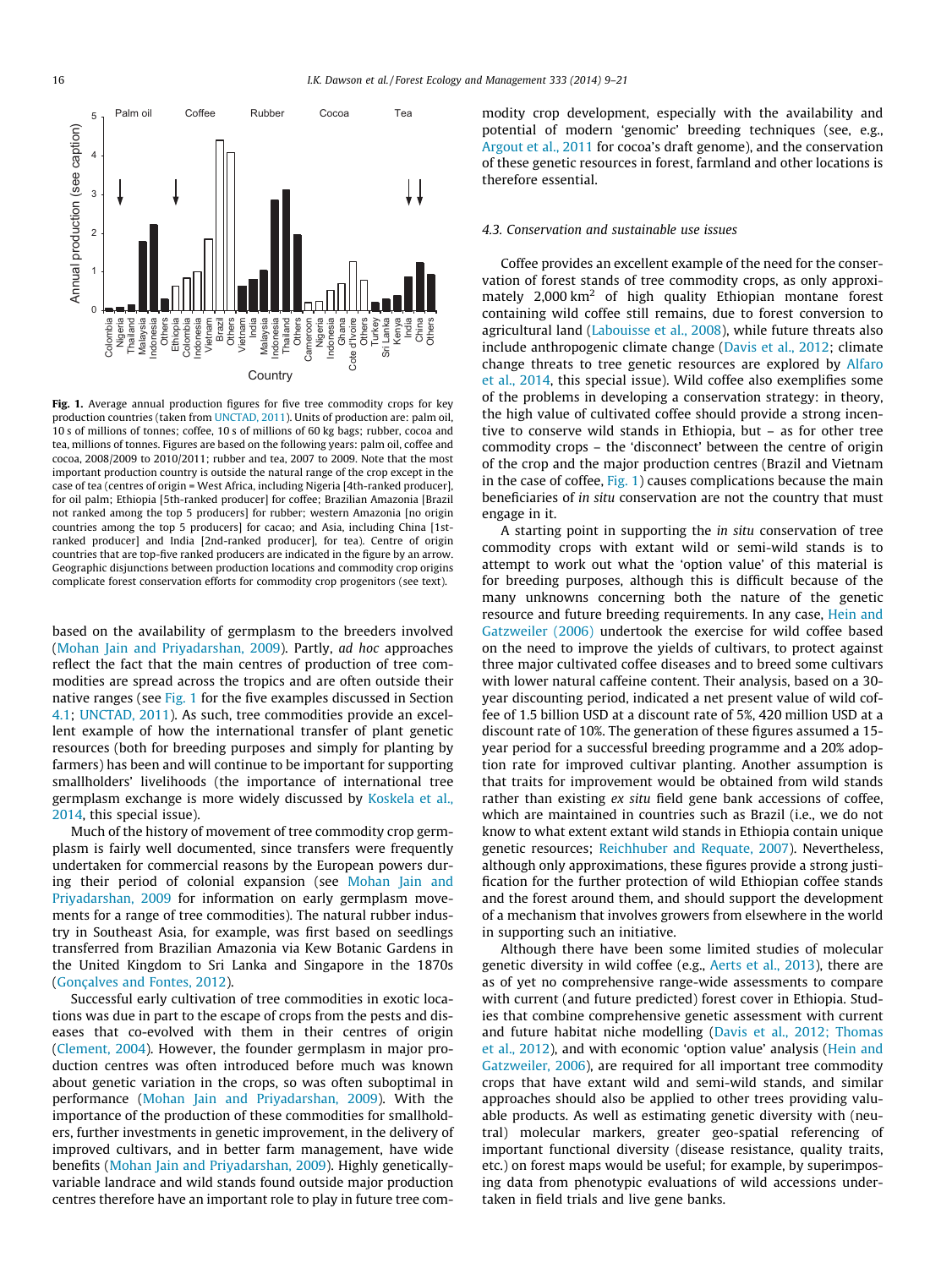Finally, in the context of wider conservation efforts, significant concerns exist for commodity crop cultivation, as large-scale planting may result in the wholesale conversion of natural forests and woodlands to agricultural land, and commodity crop monocultures may displace biodiversity from farms ([FAO, 2012](#page-10-0)). These concerns are most obviously illustrated by oil palm cultivation, which has led to the wide-scale loss of both forests and of agrobiodiversity ([Danielsen et al., 2009; Donald, 2004\)](#page-10-0). Although it has often been suggested that intensive monocultures raise productivity and therefore reduce the amount of forested land that needs to be cut for crop cultivation, there are few quantitative data to support the notion that 'land sparing' is more effective than 'land sharing' as a conservation strategy [\(Balmford et al., 2012; Tscharntke](#page-10-0) [et al., 2012\)](#page-10-0). To the extent that 'land sparing' can play a role, genetic selection of more productive cultivars of commodity crops clearly has a part to play. More important, however, is an emphasis on mixed farmland production regimes that combine tree commodities with fruit trees, staple crops and/or vegetables, etc., which maintain commodity yields and promote resilience ([Clough et al., 2011](#page-10-0)). In the right circumstances, the integration of tree commodity crops with other farmland trees and in forest mosaics can increase commodity production (e.g., see the case of coffee; [Ricketts et al., 2004; Priess et al., 2007](#page-12-0)).

Mixed production regimes are much more amenable for some commodities (such as coffee and cocoa; [SCI, 2013](#page-12-0)) than for others (such as palm oil; [Donald, 2004\)](#page-10-0). One option being promoted inWest Africa, for example, is to incorporate 'new' tree commodity crops such as allanblackia, a tree whose seed yields edible oil with significant potential in the global food market, with cocoa production ([Jamnadass et al., 2010\)](#page-11-0). When allanblackia trees have matured, farmers' incomes will be distributed more evenly through the year, as allanblackia and cocoa have different production seasons (Novella [Africa, 2013](#page-11-0)). To support diverse production systems, genetic selection for commodity crop cultivars that do well under shademay be of particular importance [\(Mohan Jain and Priyadarshan, 2009\)](#page-11-0). This may require returning to wild genetic resources still found in shaded, mixed-species forest habitats.

Not only may mixed production systems be more resilient ecologically, but they may support more resilient food systems. Buying food using the income received from a single commodity crop can lead to food insecurity for farm households when payments are one-off, delayed or unpredictable in value, and as a result tree commodity crops are sometimes viewed sceptically within agricultural production-based strategies to improve nutrition [\(FAO, 2012](#page-10-0)). For farmers who have too little land to cultivate enough food to meet their needs, however, incomes from tree commodity crops may be the only way to obtain sufficient food ([Arnold, 1990\)](#page-10-0).

#### 5. Conclusions

Tree-based production systems are often promoted because of their perceived biological, economic and social resilience in the context of anthropogenic climate change and other production challenges ([Alfaro et al., 2014](#page-10-0), this special issue; [Steffan-Dewenter](#page-12-0) [et al., 2007; Thorlakson and Neufeldt, 2012\)](#page-12-0). It should, however, be evident that the extra resilience trees can provide should not be taken for granted or over-estimated. A number of steps are needed to support the improved management of tree genetic resources for livelihoods and sustainability (Table 4). For NTFPs, a greater understanding of the genetic aspects of production (including gene flow for sustainability) is required, perhaps building on data collected from logged timber trees. For AFTPs, a stronger emphasis on the genetic quality of the trees planted by smallholders is needed, which means paying attention both to domestication and to the systems by

|                                                                                                     | Improving genetic management for livelihoods | Little data available on the genetics of sustainability, but<br>connectivity (gene flow) within populations is likely to<br>be important, as well as possible dysgenic or positive<br>selection in some cases. Genetic data collected from<br>logged timber trees may be a starting point for<br>improving management | More consideration to genetic quality is required in<br>sourcing planting material for small-scale farmers.<br>support diverse agricultural systems and enhance<br>Understanding gene flow in farm landscapes will<br>agroforest-forest linkages | their future availability for breeding. Develop cultivars<br>that perform well in diverse farm systems (with other<br>resources of commodity crops is required to support<br>Calculating the 'option value' of natural genetic<br>tree crops, annuals, etc.) |
|-----------------------------------------------------------------------------------------------------|----------------------------------------------|-----------------------------------------------------------------------------------------------------------------------------------------------------------------------------------------------------------------------------------------------------------------------------------------------------------------------|--------------------------------------------------------------------------------------------------------------------------------------------------------------------------------------------------------------------------------------------------|--------------------------------------------------------------------------------------------------------------------------------------------------------------------------------------------------------------------------------------------------------------|
|                                                                                                     | Conservation and sustainable use issues      | Commercialisation is unlikely to support the<br>conservation of natural stands. In limited<br>conservation by reducing extraction<br>cases, cultivation may support wild<br>pressure                                                                                                                                  | agroforests, with high genetic diversity in<br>however, not be sustainable, with, e.g.,<br>indigenous trees. High diversity may,<br>Often high tree species richness in<br>displacement by exotics                                               | in conservation. Commodity production may<br>and centres of origin results in a 'disconnect'<br>Separation of major production locations<br>result in forest clearance                                                                                       |
|                                                                                                     | Domestication and movement of<br>germplasm   | Mostly incipient domesticates. Some<br>ancient domestication, especially of<br>food trees. Occasional long-distance<br>germplasm transfers                                                                                                                                                                            | occasionally full domesticates. Wide-<br>hundred 'exotic' species for timber,<br>scale transfer and use of several<br>Many semi-domesticates,<br>food, medicine, etc.                                                                            | production centres frequently outside<br>Often fully domesticated, major<br>centres of origin                                                                                                                                                                |
| The value of trees and tree genetic resources: a summary of issues for three production categories. | Benefits to rural communities                | data, due to multiplicity of products, informal<br>Important contributions to livelihoods, but in<br>general not well quantified and fragmentary<br>trade, direct provisioning, exclusion from<br>surveys, etc.                                                                                                       | Not well quantified pan-tropically, but specific<br>practices determined to be highly important.<br>$\sim$ 560 million people live in farm landscapes<br>with >10% tree cover                                                                    | the portion of value accrued by small producers<br>Export data available on economic value, but<br>is often not estimated                                                                                                                                    |
| Table 4                                                                                             | Production category                          | product harvesting<br>Non-timber forest                                                                                                                                                                                                                                                                               | agroforestry<br>Smallholder<br>practices                                                                                                                                                                                                         | commodity crop<br>Smallholder tree<br>production                                                                                                                                                                                                             |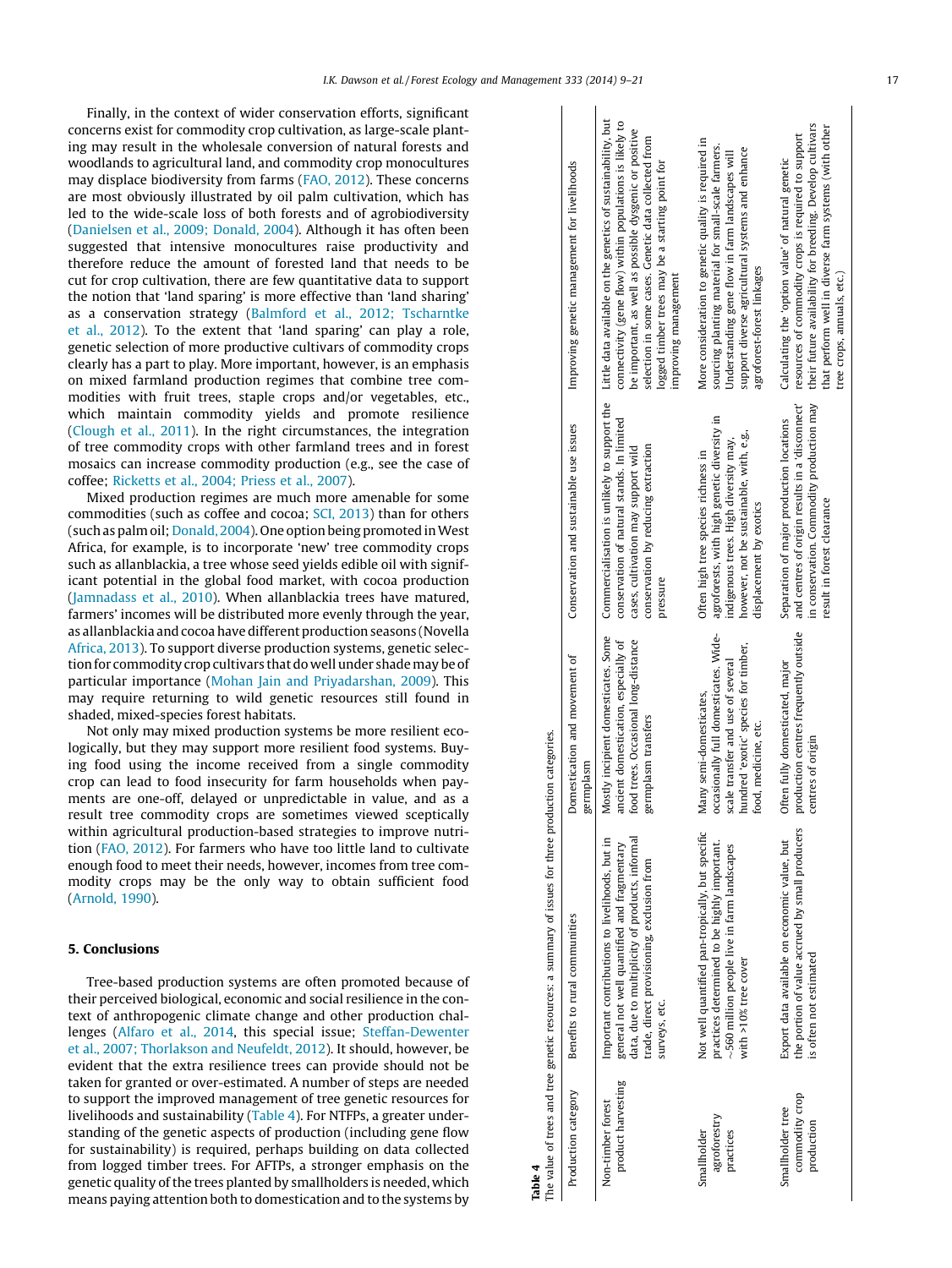<span id="page-9-0"></span>which improved germplasm is delivered to farmers [\(Lillesø et al.,](#page-11-0) [2011\)](#page-11-0). For tree commodity crops, more attention is needed on the valuation of wild and semi-wild genetic resources so that better methods for conservation that recognise value can be implemented. More work is also needed to develop cultivars that perform well in diverse farm systems.

These measures fit within a much wider context of interventions and areas for research needed to improve management and enhance access to markets for tree products and services in order to support rural livelihoods. For example, more research is required to understand the economic, environmental and other trade-offs for the different sectors of rural societies when NTFPs are converted to AFTPs (or, indeed, to new commodity crops; [Dawson et al., 2013; Page, 2003\)](#page-10-0), and more work is needed to ensure equitable relationships between the different participants in market supply chains [\(Marshall et al., 2006](#page-11-0)). The further application of incentives devised by international commodity purchasers to support diverse farm production systems is also required ([Millard, 2011](#page-11-0)). For appropriate policy development, a better quantification of the relative benefits received by rural communities from different tree production categories is required, supported by an appropriate typology for characterisation ([de Foresta et al.,](#page-10-0) [2013\)](#page-10-0). We hope that this paper will help support this initiative.

## Acknowledgements

We gratefully acknowledge Giulia Baldinelli, Jean-Marc Boffa, Richard Coe, Carol Colfer, Ann Degrande, Michelle Deugd, Steve Franzel, Chris Harwood, Alison Hunt, Riina Jalonen, Janudianto, Katja Kehlenbeck, Christophe Kouame, Roeland Kindt, Mette Kronborg, Jens-Peter Barnekow Lillesø, Anne Mette Lykke, Endri Martini, Stepha McMullen, Edward Millard, Gerardo Medina, Elok Mulyoutami, David Odee, Caleb Orwa, Aulia Perdana, Frank Place, Charlie Pye-Smith, Anders Raebild, Kate Schreckenberg, Gudeta Sileshi, Carmen Sotelo Montes, Motoshi Tomita, Emmanuel Torquebiau, Meine van Noordwijk, Adrian Whiteman and Julia Wilson for providing information to support this paper.

## Appendix A. A review of information on livelihoods in Country Reports of the State of the World's Forest Genetic Resources (SOW-FGR)

[FAO's \(2014\)](#page-10-0) SOW-FGR (which this special edition of Forest Ecology and Management accompanies; see [Loo et al., 2014,](#page-11-0) this issue) was compiled from information collected in Country Reports commissioned from 2010 onwards to support a global synthesis. The framework developed for country reporting indicated the importance of providing information on livelihood value. As part of our literature review for this paper, we determined to assess the level of quantitative data on livelihoods provided in the Country Reports. To do so, we chose 50 Reports (29 from Africa, 12 from the Asia-Pacific region and 9 from Latin America; see [FAO, 2013\)](#page-10-0) and present our findings here.

Our assessment indicated that 36 nations provided some data on livelihood value, but most of this was of very limited scope and did not specifically consider the value of genetic variation in supporting livelihoods. In addition, most contributions did not differentiate between forest, agroforest and other potential sources of tree products (although exceptions included China and Sri Lanka), and much data were based on old (>10 year-old) surveys, supporting a conclusion that little (up-to-date) quantitative information is available.

The category of use that was most commonly quantified in Country Reports was woodfuel, generally in terms of the percentage energy-dependence of countries, but rarely in terms of the economic value that this usage translates into (which would indicate the cost of substitution by other energy sources), although, e.g., in Ethiopia, woodfuel entrepreneurs earned a reported  $\sim$ 420 million USD per year. In Africa, reported percentages (e.g., >95% of household energy needs met be woodfuels in Malawi and Mali) indicated just how important woodfuel is as an energy source in the continent (a fact often neglected in policy discussions on 'energy futures' in Africa, which place unrealistic emphasis on 'more modern' energy sources there; [Iiyama et al., 2014](#page-11-0)). For most countries included in our survey, it was evident from the interpretation of information on priority species for woodfuel production that natural rather than planted tree stands were the most important source of woodfuel. Similar percentage-dependence data were provided by a number of countries for the medicinal usage of trees.

Quantitative data given in Country Reports on rural communities' employment opportunities provided by trees were limited, but of the >300,000 tree nurseries reported for China, 95% were indicated to be individually-owned, while in Cameroon 150,000 people were suggested to be 'employed' in the informal forestry sector. Again, in, e.g., Ecuador, wood carpentry and carving together were reported to employ 96,000 people, while in the Philippines >14,000 small- and medium-size enterprises manufacturing furniture were indicated. Again, economic values are not generally attached to these figures, or the level of employment (e.g., from full to perhaps relatively marginal part-time involvement). Country Reports for Tunisia and Zimbabwe, however, indicated that the sale of NTFPs contributed 35% or more of rural household incomes in some parts of those nations, while figures for parts of Ethiopia and the marginalised Chepang communities in Nepal were >25% and 18%, respectively. The Country Report for India suggested NTFPs contributed an income equivalent of 2.7 billion USD per year.

Country Reports provided very little information on the value of tree commodity crops in USD or volume terms, although exceptions included Ethiopia (where >30% of coffee was reported to originate from wild and community-managed 'coffee forests') and the Solomon Islands (which indicated that cocoa and palm oil made up 8% and 14%, respectively, of total commodity export value).

## Appendix B. Agroforestry tree domestication: the participatory approach

In the last decade, a new way of domesticating fruit and nut trees, referred to in the literature as the participatory domestication approach, has been developed as a close collaboration between scientists and farmers in Central Africa. The approach involves combining scientific advances in germplasm selection, propagation, processing, etc., with local communities' experiences to bring a range of valuable indigenous trees into cultivation ([Leakey et al., 2005](#page-11-0)). Simple cloning methods such as grafting allow gains in multiple traits to be captured simultaneously, accelerate production, and provide the product uniformity required by some markets ([Leakey, 2004](#page-11-0)). By supporting the domestication of a range of different trees, the approach is able to buffer production and market risks that may result from a focus on an individual species [\(Tchoundjeu et al., 2010](#page-12-0)). The strategy focuses initially on satisfying the domestic needs of households and then grows through producing planting material for sale to other farmers and by commercialising tree products.

When applied in the humid forest margins of Cameroon where indigenous fruit and nuts are highly valued ([Degrande et al., 2006\)](#page-10-0), significant improvements in access to farm inputs, incomes, diets and rural business development have been achieved ([Leakey and](#page-11-0) [Asaah, 2013; Tchoundjeu et al., 2010\)](#page-11-0). The approach is being extended in Central Africa through rural resource centres managed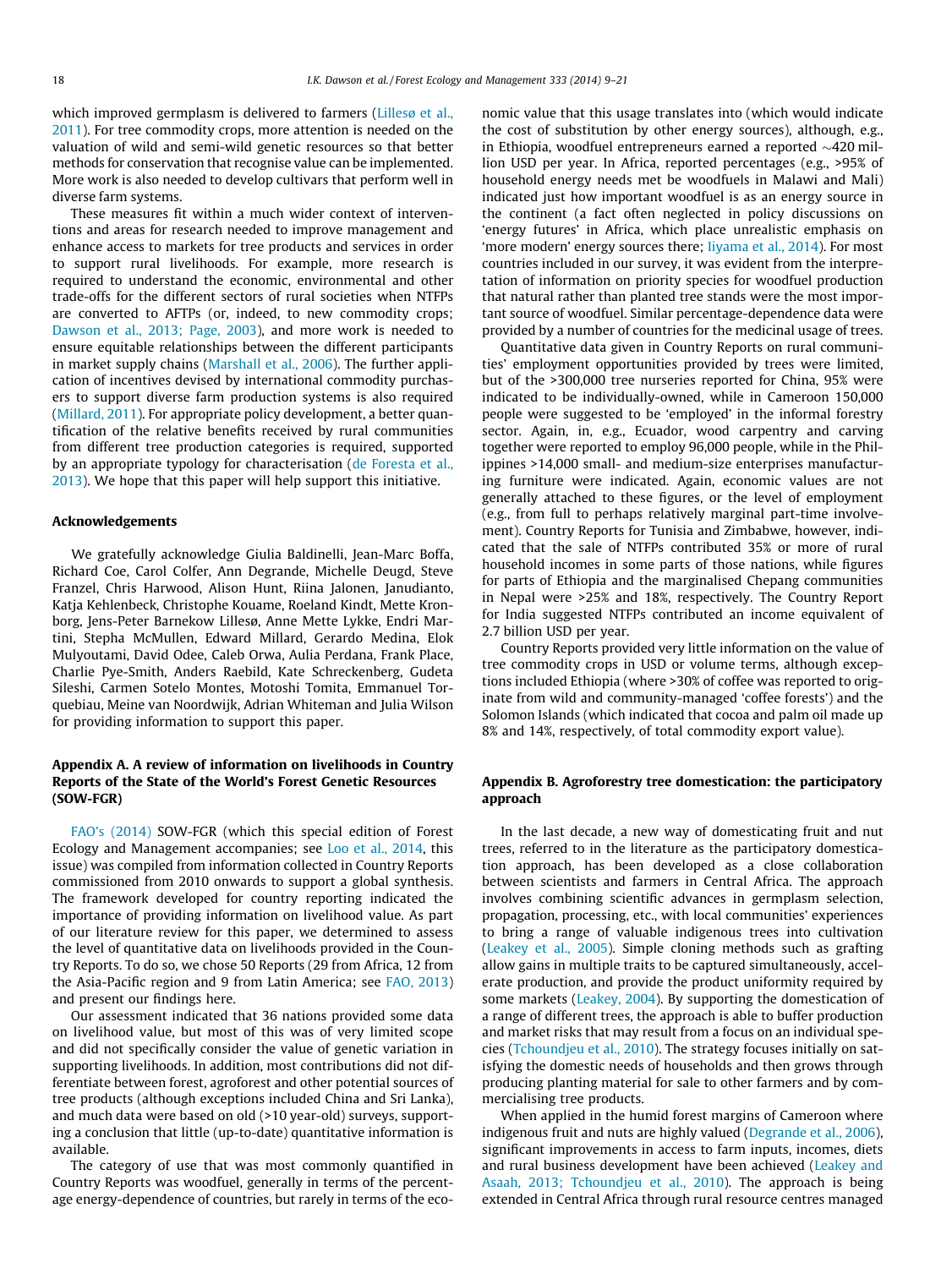<span id="page-10-0"></span>by local communities that actively encourage the involvement of women and instruct in tree propagation, farm management, etc., and provide processing facilities, business training and a venue to meet and form group associations to market tree products and obtain farm services more effectively (Asaah et al., 2011).

#### References

- [Achten, W.M.J., Verchot, L., Franken, Y.J., Mathijs, E., Singh, V.P., Aerts, R., Muys, B.,](http://refhub.elsevier.com/S0378-1127(14)00023-1/h0005) [2008. Jatropha bio-diesel production and use. Biomass Bioenergy 32, 1063–](http://refhub.elsevier.com/S0378-1127(14)00023-1/h0005) [1084.](http://refhub.elsevier.com/S0378-1127(14)00023-1/h0005)
- [Aerts, R., Berecha, G., Gijbels, P., Hundera, K., Van Glabeke, S., Vandepitte, K., Muys,](http://refhub.elsevier.com/S0378-1127(14)00023-1/h0010) [B., Roldan-Ruiz, I., Honnay, O., 2013. Genetic variation and risks of introgression](http://refhub.elsevier.com/S0378-1127(14)00023-1/h0010) in the wild Coffea arabica [gene pool in southwestern Ethiopian montane](http://refhub.elsevier.com/S0378-1127(14)00023-1/h0010) [rainforests. Evol. Appl. 6, 243–252.](http://refhub.elsevier.com/S0378-1127(14)00023-1/h0010)
- AFTD, 2013. The Agroforestree Database. <[www.worldagroforestry.org/resources/](http://www.worldagroforestry.org/resources/databases/agroforestree) [databases/agroforestree>](http://www.worldagroforestry.org/resources/databases/agroforestree) (accessed 02.09.13).
- [Alexiades, M.N., Shanley, P. \(Eds.\), 2005. Forest Products, Livelihoods and](http://refhub.elsevier.com/S0378-1127(14)00023-1/h0830) [Conservation Case studies on Non-timber Forest Product Systems, Latin](http://refhub.elsevier.com/S0378-1127(14)00023-1/h0830) [America, vol. 3. Center for International Forestry Research, Bogor, Indonesia](http://refhub.elsevier.com/S0378-1127(14)00023-1/h0830).
- [Alfaro, R., Fady, B., Vendramin, G.G., Dawson, I.K., Fleming, R.A., Sáenz-Romero, C.,](http://refhub.elsevier.com/S0378-1127(14)00023-1/h9000) [Lindig-Cisneros, R.A., Murdock, T., Vinceti, B., Navarro, C.M., et al., 2014. Role of](http://refhub.elsevier.com/S0378-1127(14)00023-1/h9000) [forest genetic resources in adaptation to biotic and abiotic factors in a changing](http://refhub.elsevier.com/S0378-1127(14)00023-1/h9000) [climate. For. Ecol. Manage. 333, 76–87.](http://refhub.elsevier.com/S0378-1127(14)00023-1/h9000)
- [André, T., Lemes, M.R., Grogan, J., Gribel, R., 2008. Post-logging loss of genetic](http://refhub.elsevier.com/S0378-1127(14)00023-1/h0030) diversity in a mahogany (Swietenia macrophylla [King, Meliaceae\) population in](http://refhub.elsevier.com/S0378-1127(14)00023-1/h0030) [Brazilian Amazonia. For. Ecol. Manage. 255, 340–345.](http://refhub.elsevier.com/S0378-1127(14)00023-1/h0030)
- Angelsen, A., Wunder, S., Babigumira, R., Belcher, B., Börner, J., Smith-Hall, C., 2011. Environmental incomes and rural livelihoods: a global-comparative assessment. Paper presented at the 4th Wye Global Conference, Rio de Janeiro, 9 to 11 November 2011. Wye City Group on statistics on rural development and agriculture household income. The Brazilian Institute of Geography and Statistics, Rio de Janeiro, Brazil and the Food and Agricultural Organization of the United Nations, Rome, Italy. <[http://typo3.fao.org/](http://typo3.fao.org/fileadmin/templates/ess/pages/rural/wye_city_group/2011/documents/session4/Angelsen_Wunder_Babigumira_Belcher_Birner__Smith-Hall-Paper.pdf) [fileadmin/templates/ess/pages/rural/wye\\_city\\_group/2011/documents/](http://typo3.fao.org/fileadmin/templates/ess/pages/rural/wye_city_group/2011/documents/session4/Angelsen_Wunder_Babigumira_Belcher_Birner__Smith-Hall-Paper.pdf) [session4/Angelsen\\_Wunder\\_Babigumira\\_Belcher\\_Birner\\_\\_Smith-Hall-](http://typo3.fao.org/fileadmin/templates/ess/pages/rural/wye_city_group/2011/documents/session4/Angelsen_Wunder_Babigumira_Belcher_Birner__Smith-Hall-Paper.pdf)[Paper.pdf](http://typo3.fao.org/fileadmin/templates/ess/pages/rural/wye_city_group/2011/documents/session4/Angelsen_Wunder_Babigumira_Belcher_Birner__Smith-Hall-Paper.pdf)>.
- [Argout, X., Salse, J., Aury, J.-M., Guiltinan, M.J., Droc, G., Gouzy, J., Allegre, M.,](http://refhub.elsevier.com/S0378-1127(14)00023-1/h0040) [Chaparro, C., Legavre, T., Maximova, S.N., 2011. The genome of](http://refhub.elsevier.com/S0378-1127(14)00023-1/h0040) Theobroma cacao. [Nat. Genet. 43, 101–109](http://refhub.elsevier.com/S0378-1127(14)00023-1/h0040).
- [Arnold, J.E.M., 1990. Tree components in farming systems. Unasylva 160, 35–42](http://refhub.elsevier.com/S0378-1127(14)00023-1/h0045).
- [Arnold, M., Powell, B., Shanley, P., Sunderland, T.C.H., 2011. Editorial: forests,](http://refhub.elsevier.com/S0378-1127(14)00023-1/h0050) [biodiversity and food security. Int. For. Rev. 13, 259–264](http://refhub.elsevier.com/S0378-1127(14)00023-1/h0050).
- [Asaah, E.K., Tchoundjeu, Z., Leakey, R.R.B., Takousting, B., Njong, J., Edang, I., 2011.](http://refhub.elsevier.com/S0378-1127(14)00023-1/h0055) [Trees, agroforestry and multifunctional agriculture in Cameroon. Int. J. Agri.](http://refhub.elsevier.com/S0378-1127(14)00023-1/h0055) [Sustain. 9, 110–119](http://refhub.elsevier.com/S0378-1127(14)00023-1/h0055).
- [Balée, W., 2013. Cultural Forests of the Amazon: A Historical Ecology of People and](http://refhub.elsevier.com/S0378-1127(14)00023-1/h0060) [Their Landscapes. The University of Alabama Press, Tuscaloosa, USA](http://refhub.elsevier.com/S0378-1127(14)00023-1/h0060).
- [Balmford, A., Green, R., Phalan, B., 2012. What conservationists need to know about](http://refhub.elsevier.com/S0378-1127(14)00023-1/h0065) [farming. Proc. R. Soc. B 279, 2714–2724.](http://refhub.elsevier.com/S0378-1127(14)00023-1/h0065)
- [Basiron, Y., 2007. Palm oil production through sustainable plantations. Eur. J. Lipid](http://refhub.elsevier.com/S0378-1127(14)00023-1/h0070) [Sci. Technol. 109, 289–295.](http://refhub.elsevier.com/S0378-1127(14)00023-1/h0070)
- Bayala, J., Kalinganire, A., Tchoundjeu, Z., Sinclair, F., Garrity, D., 2011. Conservation agriculture with trees in the West African Sahel – a review. ICRAF Occasional Paper No. 14. The World Agroforestry Centre, Nairobi, Kenya.
- [Belcher, B., Ruiz-Pérez, M., Achdiawan, R., 2005. Global patterns and trends in the](http://refhub.elsevier.com/S0378-1127(14)00023-1/h0080) [use and management of commercial NTFPs: implications for livelihoods and](http://refhub.elsevier.com/S0378-1127(14)00023-1/h0080) [conservation. World Dev. 33, 1435–1452](http://refhub.elsevier.com/S0378-1127(14)00023-1/h0080).
- [Belcher, B., Schreckenberg, K., 2007. Commercialisation of non-timber forest](http://refhub.elsevier.com/S0378-1127(14)00023-1/h0085) [products: a reality check. Dev. Policy Rev. 25, 355–377.](http://refhub.elsevier.com/S0378-1127(14)00023-1/h0085)
- [Bhagwat, S.A., Willis, K.J., Birks, H.J.B., Whittaker, R.J., 2008. Agroforestry: a refuge](http://refhub.elsevier.com/S0378-1127(14)00023-1/h0090) [for tropical biodiversity? Trends Ecol. Evol. 23, 261–267](http://refhub.elsevier.com/S0378-1127(14)00023-1/h0090).
- [Bharucha, Z., Pretty, P., 2010. The roles and values of wild foods in agricultural](http://refhub.elsevier.com/S0378-1127(14)00023-1/h0095) [systems. Philos. Trans. R. Soc. B 365, 2913–2926.](http://refhub.elsevier.com/S0378-1127(14)00023-1/h0095)
- Byron, N., Arnold, M., 1997. What futures for the people of the tropical forests? CIFOR Working Paper No. 19. Center for International Forestry Research, Bogor, Indonesia.
- [Carneiro, F.S., Lacerda, A.E.B., Lemes, M.R., Gribel, R., Kanashiro, M., Wadt, L.H.O.,](http://refhub.elsevier.com/S0378-1127(14)00023-1/h0105) [Sebbenn, A.M., 2011. Effects of selective logging on the mating system and](http://refhub.elsevier.com/S0378-1127(14)00023-1/h0105) pollen dispersal of Hymenaea courbaril [L. \(Leguminosae\) in the Eastern Brazilian](http://refhub.elsevier.com/S0378-1127(14)00023-1/h0105) [Amazon as revealed by microsatellite analysis. For. Ecol. Manage. 262, 1758–](http://refhub.elsevier.com/S0378-1127(14)00023-1/h0105) [1765.](http://refhub.elsevier.com/S0378-1127(14)00023-1/h0105)
- CIE, 2011. Evaluation of ICRAF's Agroforestry Food Security Programme (AFSP) 2007-2011. Final Report Submitted to IRISH AID. Center for Independent Evaluations, Lilongwe, Malawi.
- [Clapp, R.A., 2001. Tree farming and forest conservation in Chile: do replacement](http://refhub.elsevier.com/S0378-1127(14)00023-1/h0115) [forests leave any originals behind? Soc. Nat. Resour. 14, 341–356](http://refhub.elsevier.com/S0378-1127(14)00023-1/h0115).
- [Clement, C.R., 1989. A center of crop genetic diversity in western Amazonia.](http://refhub.elsevier.com/S0378-1127(14)00023-1/h0120) [Bioscience 39, 624–631](http://refhub.elsevier.com/S0378-1127(14)00023-1/h0120).
- [Clement, C.R., 1992. Domesticated palms. Principes 36, 70–78.](http://refhub.elsevier.com/S0378-1127(14)00023-1/h0125)
- [Clement, C.R., 1999. 1492 and the loss of Amazonian crop genetic resources. I. The](http://refhub.elsevier.com/S0378-1127(14)00023-1/h0130) [relation between domestication and human population decline. Econ. Bot. 53,](http://refhub.elsevier.com/S0378-1127(14)00023-1/h0130) [188–202](http://refhub.elsevier.com/S0378-1127(14)00023-1/h0130).
- [Clement, C.R., 2004. Fruits. In: Prance, G.T., Nesbitt, M. \(Eds.\), The Cultural History of](http://refhub.elsevier.com/S0378-1127(14)00023-1/h0135) [Plants. Routledge, London, UK, pp. 77–95.](http://refhub.elsevier.com/S0378-1127(14)00023-1/h0135)
- [Clement, C.R., de Cristo-Araújo, M., d'Eeckenbrugge, G.C., Alves-Pereira, A., Picanço-](http://refhub.elsevier.com/S0378-1127(14)00023-1/h0140)[Rodrigues, D., 2010. Origin and domestication of native Amazonian crops.](http://refhub.elsevier.com/S0378-1127(14)00023-1/h0140) [Diversity 2, 72–106](http://refhub.elsevier.com/S0378-1127(14)00023-1/h0140).
- [Clement, C.R., Junqueira, A.B., 2010. Between a pristine myth and an impoverished](http://refhub.elsevier.com/S0378-1127(14)00023-1/h0145) [future. Biotropica 42, 534–536.](http://refhub.elsevier.com/S0378-1127(14)00023-1/h0145)
- [Clough, Y., Barkmann, J., Juhrbandt, J., Kessler, M., Wanger, T.C., Anshary, A., Buchori,](http://refhub.elsevier.com/S0378-1127(14)00023-1/h0150) [D., Cicuzza, D., Darras, K., Dwi Putra, D., 2011. Combining high biodiversity with](http://refhub.elsevier.com/S0378-1127(14)00023-1/h0150) [high yields in tropical agroforests. Proc. Natl. Acad. Sci. USA 108, 8311–8316](http://refhub.elsevier.com/S0378-1127(14)00023-1/h0150).
- [Cloutier, D., Kanashiro, M., Ciampi, A.Y., Schoen, D.J., 2007. Impact of selective](http://refhub.elsevier.com/S0378-1127(14)00023-1/h0155) [logging on inbreeding and gene dispersal in an Amazonian tree population of](http://refhub.elsevier.com/S0378-1127(14)00023-1/h0155) Carapa guianensis [Aubl. Mol. Ecol. 16, 797–809.](http://refhub.elsevier.com/S0378-1127(14)00023-1/h0155)
- [Cornelius, J.P., Clement, C.R., Weber, J.C., Sotelo-Montes, C., van Leeuwen, J., Ugarte-](http://refhub.elsevier.com/S0378-1127(14)00023-1/h0160)[Guerra, L.J., Ricse-Tembladera, A., Arevalo-Lopez, L., 2006. The trade-off](http://refhub.elsevier.com/S0378-1127(14)00023-1/h0160) [between genetic gain and conservation in a participatory improvement](http://refhub.elsevier.com/S0378-1127(14)00023-1/h0160) [programme: the case of peach palm \(](http://refhub.elsevier.com/S0378-1127(14)00023-1/h0160)Bactris gasipaes Kunth). Forests, Trees [and Livelihoods 16, 17–34.](http://refhub.elsevier.com/S0378-1127(14)00023-1/h0160)
- [Cornelius, J.P., Navarro, C.M., Wightman, K.E., Ward, S.E., 2005. Is mahogany](http://refhub.elsevier.com/S0378-1127(14)00023-1/h0165) [dysgenically selected? Environ. Conserv. 32, 129–139](http://refhub.elsevier.com/S0378-1127(14)00023-1/h0165).
- [Cossalter, C., Pye-Smith, C., 2003. Fast-wood Forestry: Myths and Realities. The](http://refhub.elsevier.com/S0378-1127(14)00023-1/h0170) [Center for International Forestry Research, Bogor, Indonesia](http://refhub.elsevier.com/S0378-1127(14)00023-1/h0170).
- Danielsen, F., Beukema, H., Burgess, N.D., Parish, F., Brühl, C.A., Donald, P.F. [Murdiyarso, D., Phalan, B., Reijnders, L., Struebig, M., et al., 2009. Biofuel](http://refhub.elsevier.com/S0378-1127(14)00023-1/h0175) [plantations on forested lands: double jeopardy for biodiversity and climate.](http://refhub.elsevier.com/S0378-1127(14)00023-1/h0175) [Conserv. Biol. 23, 348–358.](http://refhub.elsevier.com/S0378-1127(14)00023-1/h0175)
- [Das, T., Das, A.K., 2005. Inventorying plant biodiversity in homegardens: a case](http://refhub.elsevier.com/S0378-1127(14)00023-1/h0180) [study in Barak Valley, Assam, North East India. Curr. Sci. 89, 155–163.](http://refhub.elsevier.com/S0378-1127(14)00023-1/h0180)
- Davis, A.P., Gole, T.W., Baena, S., Moat, J., 2012. The impact of climate change on indigenous arabica coffee (Coffea arabica): predicting future trends and identifying priorities. Public Library of Science One (PLoS ONE) 7, e47981 (online) www.plosone.org/.
- [Dawson, I.K., Guariguata, M.R., Loo, J., Weber, J.C., Lengkeek, A., Bush, D., Cornelius,](http://refhub.elsevier.com/S0378-1127(14)00023-1/h0190) [J., Guarino, L., Kindt, R., Orwa, C., et al., 2013. What is the relevance of](http://refhub.elsevier.com/S0378-1127(14)00023-1/h0190) [smallholders' agroforestry systems for conserving tropical tree species and](http://refhub.elsevier.com/S0378-1127(14)00023-1/h0190) [genetic diversity in circa situm, in situ and ex situ settings? A review. Biodivers.](http://refhub.elsevier.com/S0378-1127(14)00023-1/h0190) [Conserv. 22, 301–324](http://refhub.elsevier.com/S0378-1127(14)00023-1/h0190).
- [Dawson, I.K., Hollingsworth, P.M., Doyle, J.J., Kresovich, S., Weber, J.C., Sotelo](http://refhub.elsevier.com/S0378-1127(14)00023-1/h0195) [Montes, C., Pennington, T.D., Pennington, R.T., 2008. Origins and genetic](http://refhub.elsevier.com/S0378-1127(14)00023-1/h0195) [conservation of tropical trees in agroforestry systems: a case study from the](http://refhub.elsevier.com/S0378-1127(14)00023-1/h0195) [Peruvian Amazon. Conserv. Genet. 9, 361–372](http://refhub.elsevier.com/S0378-1127(14)00023-1/h0195).
- [Dawson, I.K., Lengkeek, A., Weber, J.C., Jamnadass, R., 2009. Managing genetic](http://refhub.elsevier.com/S0378-1127(14)00023-1/h0200) [variation in tropical trees: linking knowledge with action in agroforestry](http://refhub.elsevier.com/S0378-1127(14)00023-1/h0200) [ecosystems for improved conservation and enhanced livelihoods. Biodivers.](http://refhub.elsevier.com/S0378-1127(14)00023-1/h0200) [Conserv. 18, 969–986](http://refhub.elsevier.com/S0378-1127(14)00023-1/h0200).
- de Foresta, H., Somarriba, E., Temu, A., Boulanger, D., Feuilly, H., Gauthier, M., 2013. Towards the assessment of trees outside forests. Resources Assessment Working Paper No. 183. Food and Agriculture Organization of the United Nations, Rome, Italy.
- [Degrande, A., Schreckenberg, K., Mbosso, C., Anegbeh, P., Okafor, V., Kanmegne, J.,](http://refhub.elsevier.com/S0378-1127(14)00023-1/h0210) [2006. Farmers' fruit tree-growing strategies in the humid forest zone of](http://refhub.elsevier.com/S0378-1127(14)00023-1/h0210) [Cameroon and Nigeria. Agrofor. Syst. 67, 159–175.](http://refhub.elsevier.com/S0378-1127(14)00023-1/h0210)
- [Donald, P.F., 2004. Biodiversity impacts of some agricultural commodity production](http://refhub.elsevier.com/S0378-1127(14)00023-1/h0215) [systems. Conserv. Biol. 18, 17–37.](http://refhub.elsevier.com/S0378-1127(14)00023-1/h0215)
- [Fageria, M.S., Rajora, O.P., 2013. Effects of harvesting of increasing intensities on](http://refhub.elsevier.com/S0378-1127(14)00023-1/h0220) [genetic diversity and population structure of white spruce. Evol. Appl. 6, 778–794.](http://refhub.elsevier.com/S0378-1127(14)00023-1/h0220)
- FAO, 2010. Global forest resources assessment 2010. FAO Forestry Paper No. 163. Food and Agriculture Organization of the United Nations, Rome, Italy.
- [FAO, 2012. Making Agriculture Work for Nutrition: Synthesis of Guiding Principles.](http://refhub.elsevier.com/S0378-1127(14)00023-1/h0230) [Food and Agriculture Organization of the United Nations Rome, Rome, Italy.](http://refhub.elsevier.com/S0378-1127(14)00023-1/h0230)
- FAO, 2013. Country Reports. The State of the World's Forest Genetic Resources. Food and Agriculture Organization of the United Nations, Rome, Italy. (Data extracted from the reports of the following 50 countries: Algeria, Argentina, Benin, Brazil, Burkina Faso, Burundi, Cameroon, Central African Republic, Chad, Chile, China, Congo [Democratic Republic], Congo [Republic], Costa Rica, Ecuador, Ethiopia, Fiji, Gabon, Ghana, Guatemala, India, Indonesia, Kenya, Madagascar, Malawi, Mali, Mauritania, Mauritius [Republic], Mexico, Morocco, Myanmar, Nepal, Niger, Panama, Papua New Guinea, Peru, Philippines, Senegal, Solomon Islands, Somalia, South Africa, Sri Lanka, Sudan [Republic of the Sudan and South Sudan combined], Swaziland, Tanzania, Thailand, Tunisia, Vanuatu, Zambia and Zimbabwe. Reports accessed by personal communication with FAO, 12 June 2013.).
- FAO, 2014. The State of the World's Forest Genetic Resources. Commission on Genetic Resources for Food and Agriculture, Food and Agriculture Organization of the United Nations, Rome, Italy.
- FAOSTAT, 2013. FAOSTAT, FAO Statistics Division. [<http://faostat3.fao.org/>](http://faostat3.fao.org/) (accessed 02.09.13).
- [Faye, M.D., Weber, J.C., Abasse, T.A., Boureima, M., Larwanou, M., Bationo, A.B.,](http://refhub.elsevier.com/S0378-1127(14)00023-1/h0250) [Diallo, B.O., Sigué, H., Dakouo, J.-M., Samaké, O., et al., 2011. Farmers'](http://refhub.elsevier.com/S0378-1127(14)00023-1/h0250) [preferences for tree functions and species in the West African Sahel. Forests,](http://refhub.elsevier.com/S0378-1127(14)00023-1/h0250) [Trees and Livelihoods 20, 113–136](http://refhub.elsevier.com/S0378-1127(14)00023-1/h0250).
- Fisher, H., Gordon, J., 2007. Improved Australian tree species for Vietnam. ACIAR Impact Assessment Series Report No. 47. The Australian Centre for International Agricultural Research, Canberra, Australia.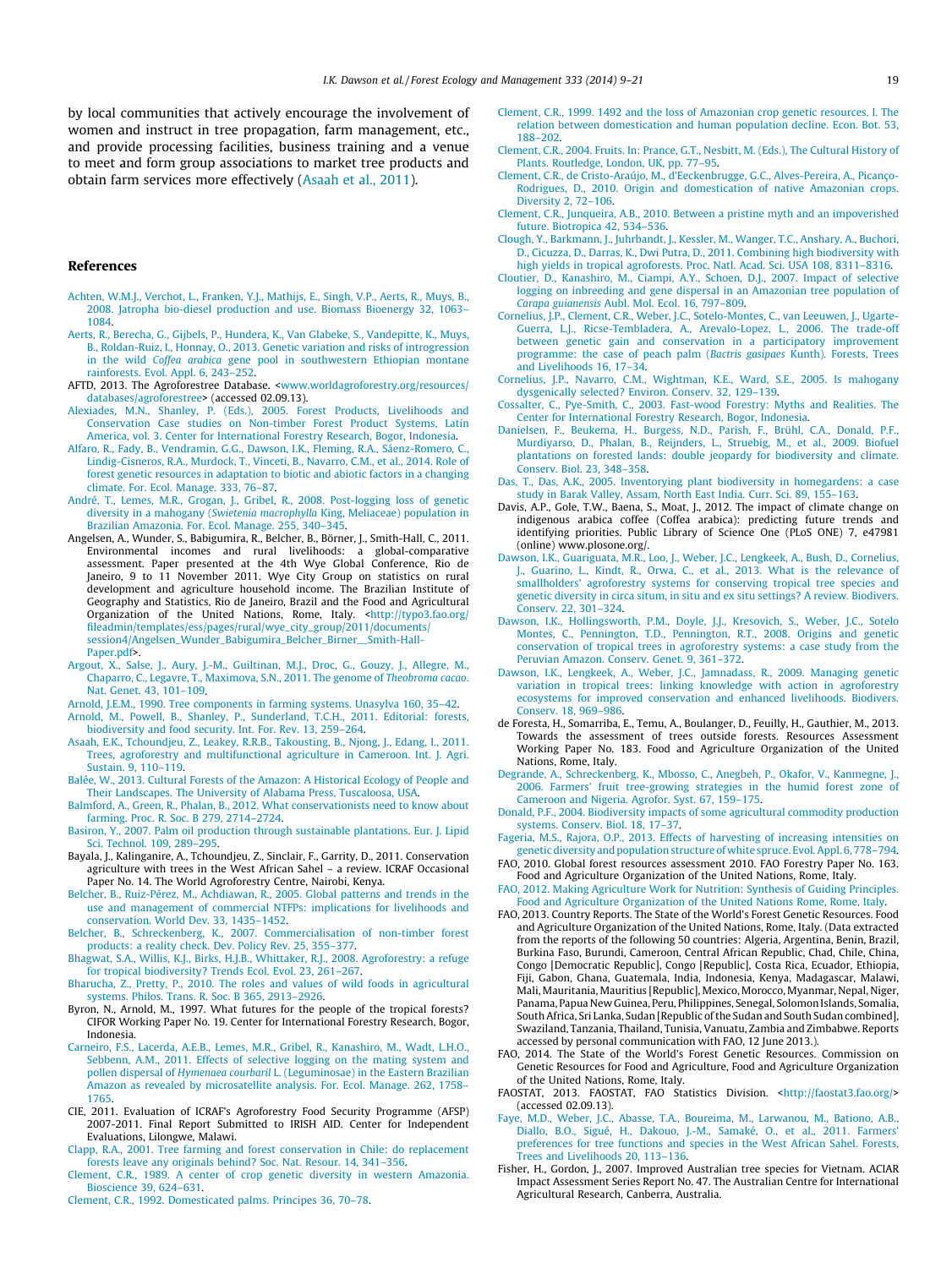- <span id="page-11-0"></span>[Garen, E.J., Saltonstall, K., Ashton, M.S., Slusser, J.L., Mathias, S., Hall, J.S., 2011. The](http://refhub.elsevier.com/S0378-1127(14)00023-1/h0260) [tree planting and protecting culture of cattle ranchers and small-scale](http://refhub.elsevier.com/S0378-1127(14)00023-1/h0260) [agriculturalists in rural Panama: opportunities for reforestation and land](http://refhub.elsevier.com/S0378-1127(14)00023-1/h0260) [restoration. For. Ecol. Manage. 261, 1684–1695](http://refhub.elsevier.com/S0378-1127(14)00023-1/h0260).
- [Garrity, D.P., 2004. Agroforestry and the achievement of the Millennium](http://refhub.elsevier.com/S0378-1127(14)00023-1/h0265) [Development Goals. Agrofor. Syst. 61, 5–17.](http://refhub.elsevier.com/S0378-1127(14)00023-1/h0265)
- [Gonçalves, P.S., Fontes, J.R.A., 2012. Domestication and breeding of rubber. In:](http://refhub.elsevier.com/S0378-1127(14)00023-1/h0275) [Borém, A., Lopes, M.T.G., Clement, C.R., Noda, H. \(Eds.\), Domestication and](http://refhub.elsevier.com/S0378-1127(14)00023-1/h0275) [Breeding: Amazonian Species. Editora da Univ. Fed, Viçosa, Viçosa, Brazil, pp.](http://refhub.elsevier.com/S0378-1127(14)00023-1/h0275) [393–419](http://refhub.elsevier.com/S0378-1127(14)00023-1/h0275).
- Government of Indonesia, 2013. Direktorat Jenderal Perkebunan, Kementerian Pertanian. <<http://ditjenbun.deptan.go.id/>> (accessed 02.09.13).
- [Guariguata, M.R., Garcıa-Fernandez, C., Sheil, D., Nasi, R., Herrero- Jáuregui, C.,](http://refhub.elsevier.com/S0378-1127(14)00023-1/h0285) [Cronkleton, P., Ingram, V., 2010. Compatibility of timber and non-timber forest](http://refhub.elsevier.com/S0378-1127(14)00023-1/h0285) [product management in natural tropical forests: perspectives, challenges, and](http://refhub.elsevier.com/S0378-1127(14)00023-1/h0285) [opportunities. For. Ecol. Manage. 259, 237–245](http://refhub.elsevier.com/S0378-1127(14)00023-1/h0285).
- [Hagen, M., Kraemer, M., 2010. Agricultural surroundings support flower-visitor](http://refhub.elsevier.com/S0378-1127(14)00023-1/h0290) [networks in an Afrotropical rain forest. Biol. Conserv. 143, 1654–1663](http://refhub.elsevier.com/S0378-1127(14)00023-1/h0290).
- [Haglund, E., Ndjeunga, J., Snook, L., Pasternak, D., 2011. Dry land tree management](http://refhub.elsevier.com/S0378-1127(14)00023-1/h0295) [for improved household livelihoods: farmer managed natural regeneration in](http://refhub.elsevier.com/S0378-1127(14)00023-1/h0295) [Niger. J. Environ. Manage. 92, 1696–1705.](http://refhub.elsevier.com/S0378-1127(14)00023-1/h0295)
- Harlan, J.R., 1975. Crops and man. The American Society of Agronomy and the Crop Science Society of America, Madison, Wisconsin, USA.
- [Heering, J.H., Nokoe, S., Mohammed, J., 1996. The classification of a](http://refhub.elsevier.com/S0378-1127(14)00023-1/h0305) Sesbania sesban (ssp. sesban[\) collection. II. Agronomic attributes and their relation to biomass](http://refhub.elsevier.com/S0378-1127(14)00023-1/h0305) [estimation. Trop. Grasslands 30, 215–222](http://refhub.elsevier.com/S0378-1127(14)00023-1/h0305).
- [Hein, L., Gatzweiler, F., 2006. The economic value of coffee \(](http://refhub.elsevier.com/S0378-1127(14)00023-1/h0310)Coffea arabica) genetic [resources. Ecol. Econ. 60, 176–185](http://refhub.elsevier.com/S0378-1127(14)00023-1/h0310).
- [Herrero-Jáuregui, C., Guariguata, M.R., Cárdenas, D., Vilanova, E., Robles, M., Licona,](http://refhub.elsevier.com/S0378-1127(14)00023-1/h0315) [J.C., Nalvarte, W., 2013. Assessing the extent of ''conflict of use'' in multipurpose](http://refhub.elsevier.com/S0378-1127(14)00023-1/h0315) [tropical forest trees: a regional view. J. Environ. Manage. 130, 40–47.](http://refhub.elsevier.com/S0378-1127(14)00023-1/h0315)
- [Hladik, C.M., Hladik, A., Linares, O.F., Pagezy, H., Semple, A., Hadley, M. \(Eds.\), 1993.](http://refhub.elsevier.com/S0378-1127(14)00023-1/h0840) [Tropical Forests, People and Food: Biocultural Interactions and Applications to](http://refhub.elsevier.com/S0378-1127(14)00023-1/h0840) [Development. Man and the Biosphere, UNESCO, Paris, vol. 13. France and The](http://refhub.elsevier.com/S0378-1127(14)00023-1/h0840) [Parthenon Publishing Group, London, UK](http://refhub.elsevier.com/S0378-1127(14)00023-1/h0840).
- ICCO, 2013. International Cacao Organization. [<http://www.icco.org/>](http://www.icco.org/) (accessed 02.09.13).
- ICO, 2013. International Coffee Organization. <[www.ico.org/>](http://www.ico.org/) (accessed 02.09.13).
- [Iiyama, M., Neufeldt, H., Dobie, P., Njenga, M., Ndegwa, G., Jamnadass, R., 2014. The](http://refhub.elsevier.com/S0378-1127(14)00023-1/h0880) [potential of agroforestry in the provision of sustainable woodfuel in sub-](http://refhub.elsevier.com/S0378-1127(14)00023-1/h0880)[Saharan Africa. Current Opinion in Environmental Sustainability 6, 138–147](http://refhub.elsevier.com/S0378-1127(14)00023-1/h0880).
- [Iiyama, M., Newman, D., Munster, C., Nyabenge, M., Sileshi, G.W., Moraa, V.,](http://refhub.elsevier.com/S0378-1127(14)00023-1/h0340) [Onchieku, J., Mowo, J.G., Jamnadass, R., 2013. Productivity of](http://refhub.elsevier.com/S0378-1127(14)00023-1/h0340) Jatropha curcas [under smallholder farm conditions in Kenya. Agrofor. Syst. 87, 729–746.](http://refhub.elsevier.com/S0378-1127(14)00023-1/h0340)
- INFOCOMM, 2013. Market information in the commodities area. [<http://](http://www.unctad.info/infocomm) [www.unctad.info/infocomm](http://www.unctad.info/infocomm)> (accessed 02.09.13).
- [Jamnadass, R., Dawson, I.K., Anegbeh, P., Asaah, E., Atangana, A., Cordeiro, N.,](http://refhub.elsevier.com/S0378-1127(14)00023-1/h0350) [Hendrickx, H., Henneh, S., Kadu, C.A.C., Kattah, C., et al., 2010.](http://refhub.elsevier.com/S0378-1127(14)00023-1/h0350) Allanblackia, a [new tree crop in Africa for the global food industry: market development,](http://refhub.elsevier.com/S0378-1127(14)00023-1/h0350) [smallholder cultivation and biodiversity management. Forests, Trees and](http://refhub.elsevier.com/S0378-1127(14)00023-1/h0350) [Livelihoods 19, 251–268](http://refhub.elsevier.com/S0378-1127(14)00023-1/h0350).
- [Jamnadass, R.H., Dawson, I.K., Franzel, S., Leakey, R.R.B., Mithöfer, D., Akinnifesi, F.K.,](http://refhub.elsevier.com/S0378-1127(14)00023-1/h0355) [Tchoundjeu, Z., 2011. Improving livelihoods and nutrition in sub-Saharan Africa](http://refhub.elsevier.com/S0378-1127(14)00023-1/h0355) [through the promotion of indigenous and exotic fruit production in](http://refhub.elsevier.com/S0378-1127(14)00023-1/h0355) [smallholders' agroforestry systems: a review. Int. For. Rev. 13, 338–354.](http://refhub.elsevier.com/S0378-1127(14)00023-1/h0355)
- [Janzen, D.H., 1986. Blurry catastrophes. Oikos 47, 1–2](http://refhub.elsevier.com/S0378-1127(14)00023-1/h0360).
- [Jennings, S.B., Brown, N.D., Boshier, D.H., Whitmore, T.C., Lopes, J., do, C.A., 2001.](http://refhub.elsevier.com/S0378-1127(14)00023-1/h0365) [Ecology provides a pragmatic solution to the maintenance of genetic diversity](http://refhub.elsevier.com/S0378-1127(14)00023-1/h0365) [in sustainable managed tropical rain forests. For. Ecol. Manage. 154, 1–10.](http://refhub.elsevier.com/S0378-1127(14)00023-1/h0365)
- [Kehlenbeck, K., Kindt, R., Sinclair, F.L., Simons, A.J., Jamnadass, R., 2011. Exotic tree](http://refhub.elsevier.com/S0378-1127(14)00023-1/h0370) [species displace indigenous ones on farms at intermediate altitudes around](http://refhub.elsevier.com/S0378-1127(14)00023-1/h0370) [Mount Kenya. Agrofor. Syst. 83, 133–147.](http://refhub.elsevier.com/S0378-1127(14)00023-1/h0370)
- [Koskela, J., Vinceti, B., Dvorak, W., Bush, D., Dawson, I.K., Loo, J., Kjaer, E.D., Navarro,](http://refhub.elsevier.com/S0378-1127(14)00023-1/h9005) [C., Padolina, C., Bordács, S., et al., 2014. Utilisation and transfer of forest genetic](http://refhub.elsevier.com/S0378-1127(14)00023-1/h9005) [resources: a global review. For. Ecol. Manage. 333, 22–34](http://refhub.elsevier.com/S0378-1127(14)00023-1/h9005).
- Kuhnlein, H.V., Erasmus, B., Spigelski, D. (Eds.), 2009. Indigenous Peoples' Food Systems: The Many Dimensions of Culture, Diversity and Environment for Nutrition and Health. Food and Agriculture Organization of the United Nations, Rome, Italy and Centre for Indigenous Peoples' Nutrition and Environment, McGill University, Quebec, Canada.
- [Kull, C.A., Shackleton, C.M., Cunningham, P.J., Ducatillon, C., Dufour-Dror, J.-M.,](http://refhub.elsevier.com/S0378-1127(14)00023-1/h0385) [Esler, K.J., Friday, J.B., Gouveia, A.C., Griffin, A.R., Marchante, E., et al., 2011.](http://refhub.elsevier.com/S0378-1127(14)00023-1/h0385) [Adoption, use and perception of Australian acacias around the world. Divers.](http://refhub.elsevier.com/S0378-1127(14)00023-1/h0385) [Distrib. 17, 822–836.](http://refhub.elsevier.com/S0378-1127(14)00023-1/h0385)
- Kusters, K., Achdiawan, R., Belcher, B. Ruiz-Pérez, M., 2006. Balancing development and conservation? An assessment of livelihood and environmental outcomes of nontimber forest product trade in Asia, Africa, and Latin America. Ecology and
- Society 11 (online) <[www.ecologyandsociety.org/vol11/iss2/art20/>](http://www.ecologyandsociety.org/vol11/iss2/art20/). [Labouisse, J., Bellachew, B., Kotecha, S., Bertrand, B., 2008. Current status of coffee](http://refhub.elsevier.com/S0378-1127(14)00023-1/h0395) (Coffea arabica [L.\) genetic resources in Ethiopia: implications for conservation.](http://refhub.elsevier.com/S0378-1127(14)00023-1/h0395) [Genet. Resour. Crop Evol. 55, 1079–1093.](http://refhub.elsevier.com/S0378-1127(14)00023-1/h0395)
- [Laird, S.A., 1998. The management of forests for timber and non-wood forest](http://refhub.elsevier.com/S0378-1127(14)00023-1/h0400) [products in Central Africa. In: Sunderland, T.C.H., Clark, L.E., Vantomme, P.](http://refhub.elsevier.com/S0378-1127(14)00023-1/h0400) [\(Eds.\), Non-Wood Forest Products of Central Africa: Current Research Issues and](http://refhub.elsevier.com/S0378-1127(14)00023-1/h0400) [Prospects for Conservation and Development. Food and Agriculture](http://refhub.elsevier.com/S0378-1127(14)00023-1/h0400) [Organization of the United Nations, Rome, Italy, pp. 51–60](http://refhub.elsevier.com/S0378-1127(14)00023-1/h0400).
- [Lange, D., 1998. Europe's Medicinal and Aromatic Plants: Their Use. Trade and](http://refhub.elsevier.com/S0378-1127(14)00023-1/h0405) [Conservation, TRAFFIC Europe, Cambridge, UK.](http://refhub.elsevier.com/S0378-1127(14)00023-1/h0405)
- [Leakey, R.R.B., 1999. Potential for novel food products from agroforestry trees. Food](http://refhub.elsevier.com/S0378-1127(14)00023-1/h0410) [Chem. 64, 1–14](http://refhub.elsevier.com/S0378-1127(14)00023-1/h0410).
- [Leakey, R.R.B., 2004. Physiology of vegetative reproduction. In: Burley, J., Evans, J.,](http://refhub.elsevier.com/S0378-1127(14)00023-1/h0415) [Youngquist, J.A. \(Eds.\), Encyclopaedia of Forest Sciences. Academic Press,](http://refhub.elsevier.com/S0378-1127(14)00023-1/h0415) [London, UK, pp. 1655–1668](http://refhub.elsevier.com/S0378-1127(14)00023-1/h0415).
- [Leakey, R.R.B., 2010. Agroforestry: a delivery mechanism for multi-functional](http://refhub.elsevier.com/S0378-1127(14)00023-1/h0845) [agriculture. In: Kellimore, L.R. \(Ed.\), Handbook on Agroforestry: Management](http://refhub.elsevier.com/S0378-1127(14)00023-1/h0845) [Practices and Environmental Impact. Environmental Science, Engineering and](http://refhub.elsevier.com/S0378-1127(14)00023-1/h0845) [Technology Series. Nova Science Publishers, Hauppauge, USA, pp. 461–471](http://refhub.elsevier.com/S0378-1127(14)00023-1/h0845).
- [Leakey, R.R.B., Asaah, E.K., 2013. Underutilised species as the backbone of](http://refhub.elsevier.com/S0378-1127(14)00023-1/h0425) [multifunctional agriculture – the next wave of crop domestication. Acta](http://refhub.elsevier.com/S0378-1127(14)00023-1/h0425) [Horticulturae 979, 293–310](http://refhub.elsevier.com/S0378-1127(14)00023-1/h0425).
- [Leakey, R.R.B., Tchoundjeu, Z., Schreckenberg, K., Shackleton, S.E., Shackleton, C.M.,](http://refhub.elsevier.com/S0378-1127(14)00023-1/h0430) [2005. Agroforestry tree products \(AFTPs\): targeting poverty reduction and](http://refhub.elsevier.com/S0378-1127(14)00023-1/h0430) [enhanced livelihoods. Int. J. Agri. Sustain. 3, 1–23](http://refhub.elsevier.com/S0378-1127(14)00023-1/h0430).
- [Leakey, R.R.B., Tchoundjeu, Z., Smith, R.I., Munro, R.C., Fondoun, J.-M., Kengue, J.,](http://refhub.elsevier.com/S0378-1127(14)00023-1/h0435) [Anegbeh, P.O., Atangana, A.R., Waruhiu, A.N., Asaah, E., et al., 2004. Evidence](http://refhub.elsevier.com/S0378-1127(14)00023-1/h0435) [that subsistence farmers have domesticated indigenous fruits \(](http://refhub.elsevier.com/S0378-1127(14)00023-1/h0435)Dacryodes edulis and Irvingia gabonensis[\) in Cameroon and Nigeria. Agrofor. Syst. 60, 101–111.](http://refhub.elsevier.com/S0378-1127(14)00023-1/h0435)
- [Leakey, R.R.B., Weber, J.C., Page, T., Cornelius, J.P., Akinnifesi, F.K., Roshetko, J.M.,](http://refhub.elsevier.com/S0378-1127(14)00023-1/h0850) [Tchoundjeu, Z., Jamnadass, R., 2012. Tree domestication in agroforestry:](http://refhub.elsevier.com/S0378-1127(14)00023-1/h0850) [progress in the second decade \(2003–2012\). In: Nair, P.K.R., Garrity, D. \(Eds.\),](http://refhub.elsevier.com/S0378-1127(14)00023-1/h0850) [Agroforestry: The Future of Global Land Use. Advances in Agroforestry, Vol. 9.](http://refhub.elsevier.com/S0378-1127(14)00023-1/h0850) [Springer, The Netherlands, pp. 145–173.](http://refhub.elsevier.com/S0378-1127(14)00023-1/h0850)
- Lengkeek, A.G., 2003. Diversity Makes a Difference: Farmers Managing Inter- and Intra- Specific Tree Species Diversity in Meru, Kenya. PhD Thesis, Wageningen University, Wageningen, The Netherlands.
- [Lengkeek, A.G., 2007. The Agroforestry Strategy of Mali Biocarburant SA. The](http://refhub.elsevier.com/S0378-1127(14)00023-1/h0445) [International FACT Jatropha Expert Seminar:](http://refhub.elsevier.com/S0378-1127(14)00023-1/h0445) Jatropha curcas, Agronomy and [Genetics. Wageningen, The Netherlands.](http://refhub.elsevier.com/S0378-1127(14)00023-1/h0445)
- [Lengkeek, A.G., Kindt, R., van der Maesen, L.J.G., Simons, A.J., van Oijen, D.C.C., 2005.](http://refhub.elsevier.com/S0378-1127(14)00023-1/h0450) [Tree density and germplasm source in agroforestry ecosystems in Meru, Mount](http://refhub.elsevier.com/S0378-1127(14)00023-1/h0450) [Kenya. Genet. Resour. Crop Evol. 52, 709–721.](http://refhub.elsevier.com/S0378-1127(14)00023-1/h0450)
- Levis, C., de Souza, P.F., Schietti, J., Emilio, T., da Veiga Pinto, J.L.P., Clement, C.R., Costa, F.R.C., 2012. Historical human footprint on modern tree species composition in the Purus-Madeira interfluve. Public Library of Science One (PLoS ONE) 7, e48559 (online) <[www.plosone.org/](http://www.plosone.org/)>.
- [Lillesø, J.-P.B., Graudal, L., Moestrup, S., Kjær, E.D., Kindt, R., Mbora, A., Dawson, I.,](http://refhub.elsevier.com/S0378-1127(14)00023-1/h0460) [Muriuki, J., Ræbild, A., Jamnadass, R., 2011. Innovation in input supply systems](http://refhub.elsevier.com/S0378-1127(14)00023-1/h0460) [in smallholder agroforestry: seed sources, supply chains and support systems.](http://refhub.elsevier.com/S0378-1127(14)00023-1/h0460) [Agrofor. Syst. 83, 347–359](http://refhub.elsevier.com/S0378-1127(14)00023-1/h0460).
- [Lobovikov, M., Paudel, S., Piazza, M., Ren, H., Wu, J., 2005. World Bamboo Resources.](http://refhub.elsevier.com/S0378-1127(14)00023-1/h0855) [A Thematic Study Prepared in the Framework of the Global Forest Resources](http://refhub.elsevier.com/S0378-1127(14)00023-1/h0855) [Assessment 2005. Food and Agriculture Organization of the United Nations,](http://refhub.elsevier.com/S0378-1127(14)00023-1/h0855) [Rome, Italy.](http://refhub.elsevier.com/S0378-1127(14)00023-1/h0855)
- [Loo, J., Souvannavong, O., Dawson, I.K., 2014. Seeing the trees as well as the forest:](http://refhub.elsevier.com/S0378-1127(14)00023-1/h9010) [The importance of managing forest genetic resources. For. Ecol. Manage. 333,](http://refhub.elsevier.com/S0378-1127(14)00023-1/h9010)  $1 - 8$
- [Lowe, A.J., Boshier, D., Ward, M., Bacles, C.F.E., Navarro, C., 2005. Genetic resource](http://refhub.elsevier.com/S0378-1127(14)00023-1/h0475) [impacts of habitat loss and degradation; reconciling empirical evidence and](http://refhub.elsevier.com/S0378-1127(14)00023-1/h0475) [predicted theory for neotropical trees. Heredity 95, 255–273](http://refhub.elsevier.com/S0378-1127(14)00023-1/h0475).
- [Lybbert, T.J., Aboudrare, A., Chaloud, D., Magnan, N., Nash, M., 2011. Booming](http://refhub.elsevier.com/S0378-1127(14)00023-1/h0480) [markets for Moroccan argan oil appear to benefit some rural households while](http://refhub.elsevier.com/S0378-1127(14)00023-1/h0480) [threatening the endemic argan forest. Proc. Natl. Acad. Sci. USA 108, 13963–](http://refhub.elsevier.com/S0378-1127(14)00023-1/h0480) [13968.](http://refhub.elsevier.com/S0378-1127(14)00023-1/h0480)
- [Maranz, S., Wiesman, Z., 2003. Evidence for indigenous selection and distribution of](http://refhub.elsevier.com/S0378-1127(14)00023-1/h0485) the shea tree, Vitellaria paradoxa[, and its potential significance to prevailing](http://refhub.elsevier.com/S0378-1127(14)00023-1/h0485) [parkland savanna tree patterns in sub-Saharan Africa north of the equator. J.](http://refhub.elsevier.com/S0378-1127(14)00023-1/h0485) [Biogeogr. 30, 1505–1516](http://refhub.elsevier.com/S0378-1127(14)00023-1/h0485).
- [Marjokorpi, A., Ruokolainen, K., 2003. The role of traditional forest gardens in the](http://refhub.elsevier.com/S0378-1127(14)00023-1/h0490) [conservation of tree species in West Kalimantan, Indonesia. Biodivers. Conserv.](http://refhub.elsevier.com/S0378-1127(14)00023-1/h0490) [12, 799–822.](http://refhub.elsevier.com/S0378-1127(14)00023-1/h0490)
- [Marshall, D., Schreckenberg, K., Newton, A.C. \(Eds.\), 2006. Commercialization of](http://refhub.elsevier.com/S0378-1127(14)00023-1/h0860) [Non-timber Forest Products: Factors Influencing Success. Lessons Learned from](http://refhub.elsevier.com/S0378-1127(14)00023-1/h0860) [Mexico and Bolivia and Policy Implications for Decision-makers. UNEP World](http://refhub.elsevier.com/S0378-1127(14)00023-1/h0860) [Conservation Monitoring Centre, Cambridge, UK](http://refhub.elsevier.com/S0378-1127(14)00023-1/h0860).
- Menton, M.C.S., Merry, F.D., Lawrence, A., Brown, N., 2009. Company–community logging contracts in Amazonian settlements: impacts on livelihoods and NTFP harvests. Ecology and Society 14 (online) <[www.ecologyandsociety.org/vol14/](http://www.ecologyandsociety.org/vol14/iss1/art39/) [iss1/art39/](http://www.ecologyandsociety.org/vol14/iss1/art39/)>.
- Michon, G., 2005. Domesticating Forests: How Farmers Manage Forest Resources. Institut de Recherche pour le Développement, Paris, France, the Center for International Forestry Research, Bogor, Indonesia, and the World Agroforestry Centre, Nairobi, Kenya.
- [Millard, E., 2011. Incorporating agroforestry approaches into commodity value](http://refhub.elsevier.com/S0378-1127(14)00023-1/h0510) [chains. Environ. Manage. 48, 365–377](http://refhub.elsevier.com/S0378-1127(14)00023-1/h0510). [Mohan Jain, S., Priyadarshan, P.M. \(Eds.\), 2009. Breeding Plantation Tree Crops.](http://refhub.elsevier.com/S0378-1127(14)00023-1/h0515)
- [Tropical Species. Springer Science+Business Media, New York, USA](http://refhub.elsevier.com/S0378-1127(14)00023-1/h0515). [Moran, E.F., 1993. Through Amazonian Eyes: The Human Ecology of Amazonian](http://refhub.elsevier.com/S0378-1127(14)00023-1/h0520)
- [populations. University of Iowa Press, Iowa City, USA](http://refhub.elsevier.com/S0378-1127(14)00023-1/h0520).
- Novella Africa, 2013. The Novella Africa Initiative. [<http://www.worldagroforestry.org/](http://www.worldagroforestry.org/projects/allanblackia/partner.html) [projects/allanblackia/partner.html>](http://www.worldagroforestry.org/projects/allanblackia/partner.html) (accessed 02.09.13).
- [Page, B., 2003. The political ecology of](http://refhub.elsevier.com/S0378-1127(14)00023-1/h0530) Prunus africana in Cameroon. Area 35, 357– [370](http://refhub.elsevier.com/S0378-1127(14)00023-1/h0530).